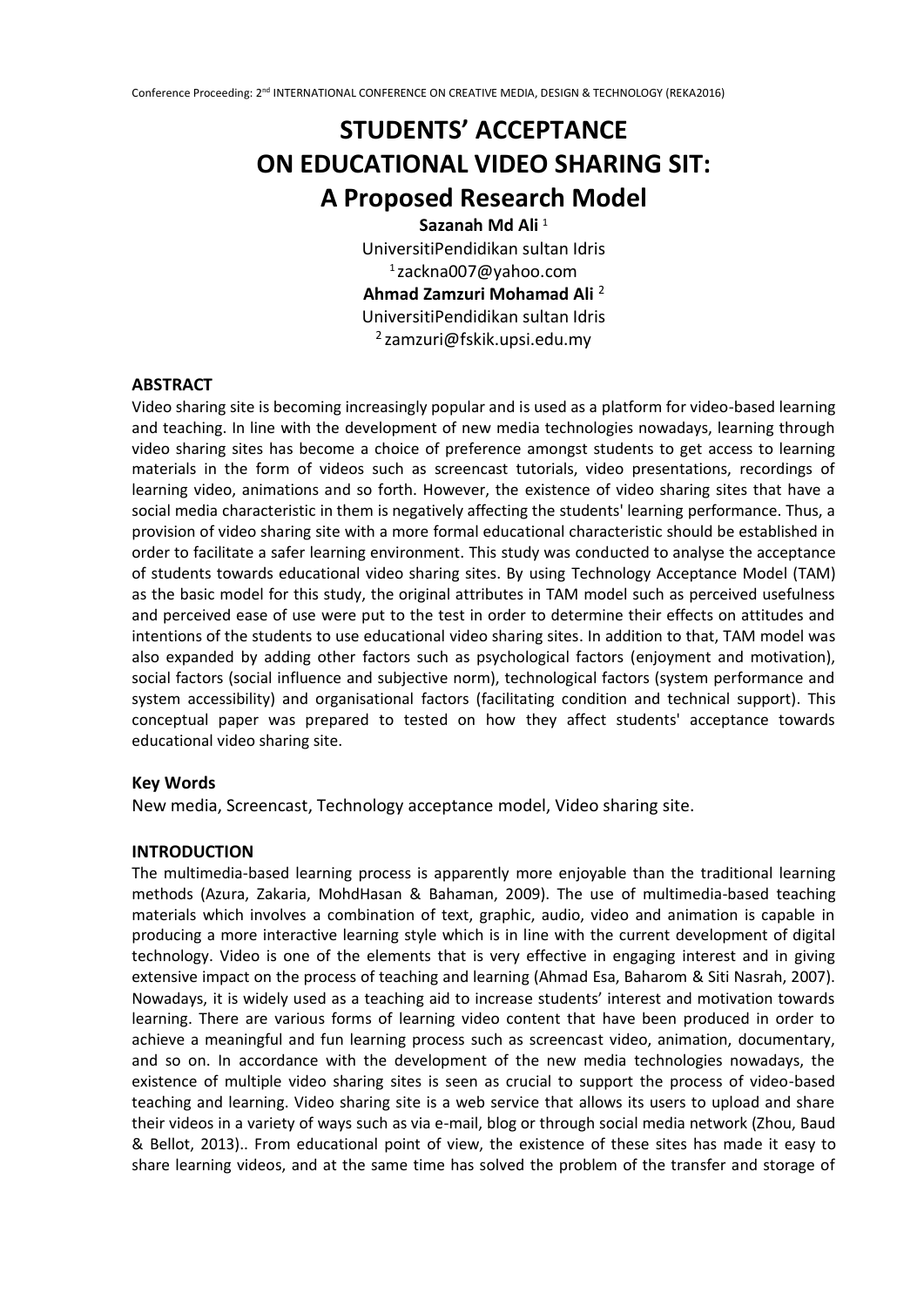large-sized videos. The current examples of existing video sharing sites are YouTube, Vevo, Dailymotion, and so on (Camscore, 2011). However, the existence of multiple video sharing sites nowadays is not exclusively for educational purposes (Snelson, 2008). These sites are more known as social media, which contain varieties of unfiltered videos and provide easy access for students to get to videos of violence, cruelty, entertainment, and many more (Buzzi 2011; Patterson & Hargreaves, 2011). Schools and higher learning institutions are concerned about the spreading of unhealthy cultures or values through these video sharing sites and have restricted the access to the sites within schools or campus (Snelson, 2008). As a consequence, the students and teachers are having difficulties to transfer and share their video-based teaching materials amongst themselves that are meant to be used as teaching aids. Therefore, it is important for schools and higher learning institutions to provide a special video sharing site that can facilitate the sharing of educational videobased teaching materials amongst students and educators (Snelson, 2008; Cheng & Swanson, 2011). The provision of the site does not only can solve the problem of the transfer and storage of largesized video but at the same time it can eliminate concerns of teachers and parents about the use of this video sharing site cum social media amongst students without censorship (Milrad, Rossmanith & Scholz, 2005). Other than that, in line with the current development of new media technology, educational video sharing site is also seen as capable of providing the needs and create a more flexible learning environment as well as able to give maximum benefits to the self-learning process (Snelson, 2008; Cheng & Swanson, 2011; Milrad et al, 2005)

### **LITERATURE REVIEWS**

The development of new media in this day and age makes learning through online videos, or better known as video sharing sites, as beneficial to education (Balakrishnan & Sathiyapriya, 2011). There are a lot of studies that have been conducted on the application of video sharing sites, especially the use of YouTube for the purpose of teaching and learning (Fralinger & Owens, 2009). This clearly proves that video element has been used extensively by students and educators for their teaching and learning process. Video does not only able to attract students' interest and attention (Oishi, 2007), but it also can increase their motivation and understanding of learning the technical concepts which are difficult for them to comprehend through text reading (Bravo, Amante & Enache, 2009). By learning through video, students are able to control their own learning activities in which they can stop or replay the video over and over again until they understand the lesson (Mullamphy, Higgins, Belward & Ward 2010).

#### **New media technology**

By definition, media is the medium used to spread information otherwise known as the communication channels (Noriati, 2009). The term new media emerged in tandem with the development of technology that is growing rapidly nowadays (Ashrol Rahimy, 2012). New media technology was actually started with the development of web 2.0 technologies that were being introduced at the O 'Reily Media Web 2.0 Conference in 2004, which then resulted in a dynamic and flexible web innovation compared to the more static web 1.0 technologies (Mohamad Amin, 2011). It combines the concepts, technologies and trends that allow users to share, connect, communicate, collaborate and produce information on the website (Shuaibu&Ishaq, 2014; Rashidi, Jamaluddin & Sufian,). The new media carries great influence in today's everyday life especially as a medium to communicate (Mangolds & Faulds, 2009). Its use has given a lot of positive impacts in terms of the spreading of modern information and communication in various fields and disciplines including education (Shilpa, 2014; Alvarez &Olivera-Smith 2013), medicine (Lefebvre & Bornkessel, 2013; Centola, 2013), business (Jagongo & Kinyua, 2013; Karkainen, Jussila & Vaisannen, 2010), banking (Goi, 2014; Khin & Pathirana, 2015) and many more. New media can be defined as the digital media that use computing technology and has a characteristic of being interactive (Bennet, 2005; Logan, 2010; Hicks, 2011). According to Lievrouw and Livingstone, (2006), new media consists of three essential components namely the communication device, communication activities and social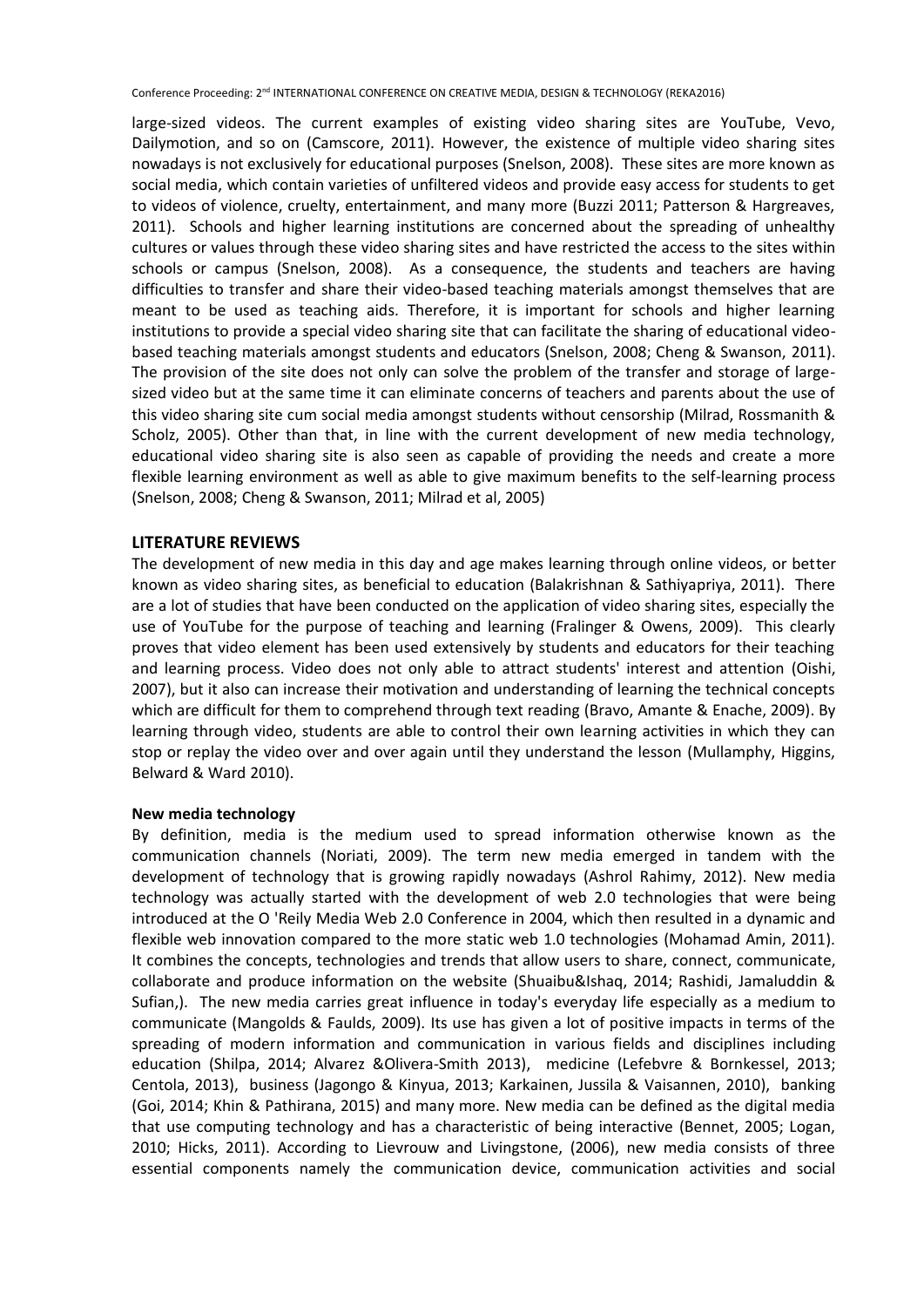activities that take place on the device. Meanwhile, Olise (2008) defines new media as a combination of computer technology and communication technology to produce the required information regardless of time, space and distance. Although the meaning of new media has been defined differently by the researchers and is still being debated, but all of those definitions refer to the injection of technology on the existing traditional media. The new media revolution has changed the use of traditional media such as television, radio, newspapers, magazines, books, and paper-based publishing. Websites, blogs and online newspapers are examples of the new media that have become important platforms these days for the dissemination of information compared to newspapers and television, as well as the use of e-mail that has replaced telegraph and mail (Friedman & Friedman, 2008). The digitisation of traditional media has resulted in the emerge of the new media that is faster and more efficient in disseminating information because of its wide access capabilities via the use of the Internet (Pattel, Yuan &Jianqiu, 2009). Along with the development of communication technology, various new media platforms have been widely used for social activities that the term social media is referred to the kind of new media that are being used for social activities such as online chatting, discussing, sharing photos and videos, etc (Falls, 2008). The social media have brought a major transformation in the way people interact, communicate and socialise beyond the global boundaries global (Edosomwan, Prakasan, Kouame, Watson &Saymour, 2011). Examples of social media platforms and applications that are increasingly popular and being used today are YouTube, Facebook, Twitter, Instagram, Whatsapp, Google, Blogs, Wikipedia, etc (AshrolRahimy, 2010; Barhoumi, 2015). Table 1 shows some examples of traditional media that have gone through a digitisation process towards becoming a new media platform.

#### **Table 1:**

Traditional media and New Media (Friedman, 2008)

| <b>TRADITIONAL MEDIA</b> | <b>NEW MEDIA</b>          |
|--------------------------|---------------------------|
|                          |                           |
| <b>Books</b>             | E-books, wikis            |
| Journalism               | <b>Blogs</b>              |
| <b>Music</b>             | Pandora                   |
| Newspapers, Magazines    | Ezines                    |
| Radio                    | Podcast                   |
| Television               | Full episodes on the web  |
| Telephone                | <b>VOIP</b>               |
| Film                     | Amateur videos on the web |
| Photography              | Flickr, picasa            |
| Art                      | Museums on the web        |
|                          |                           |

## **New media in education**

The new media also have a positive impact on the education sector and it proved to be very useful in today's learning environment. (Shilpa, 2014; Alvarez & Olivera-Smith 2013). The process of teaching and learning is now not only limited to the learning in the classrooms and libraries, but is also involving different kinds of new media platforms which have become a very important teaching aid in the process of teaching and learning (Shilpa, 2014). The use of new media enables students to build knowledge and explore their interest and curiosity on a global scale as the platform allows students to access information, interact, exchange ideas, and share learning materials with the entire world (Shilpa, 2014). Video and animation elements contained in the new media, for example, are able to attract the interest of students towards their learning process, and even the use of computer itself as a teaching device can enhance their motivation to learn. Social media such as Facebook, Twitter and Instagram are becoming more popular these days and are being used as a platform for social interaction which generally allows users to update their status, upload pictures, video and chat (Weber, 2012; Ali, 2014). However, students and educators are also using it as a supporting platform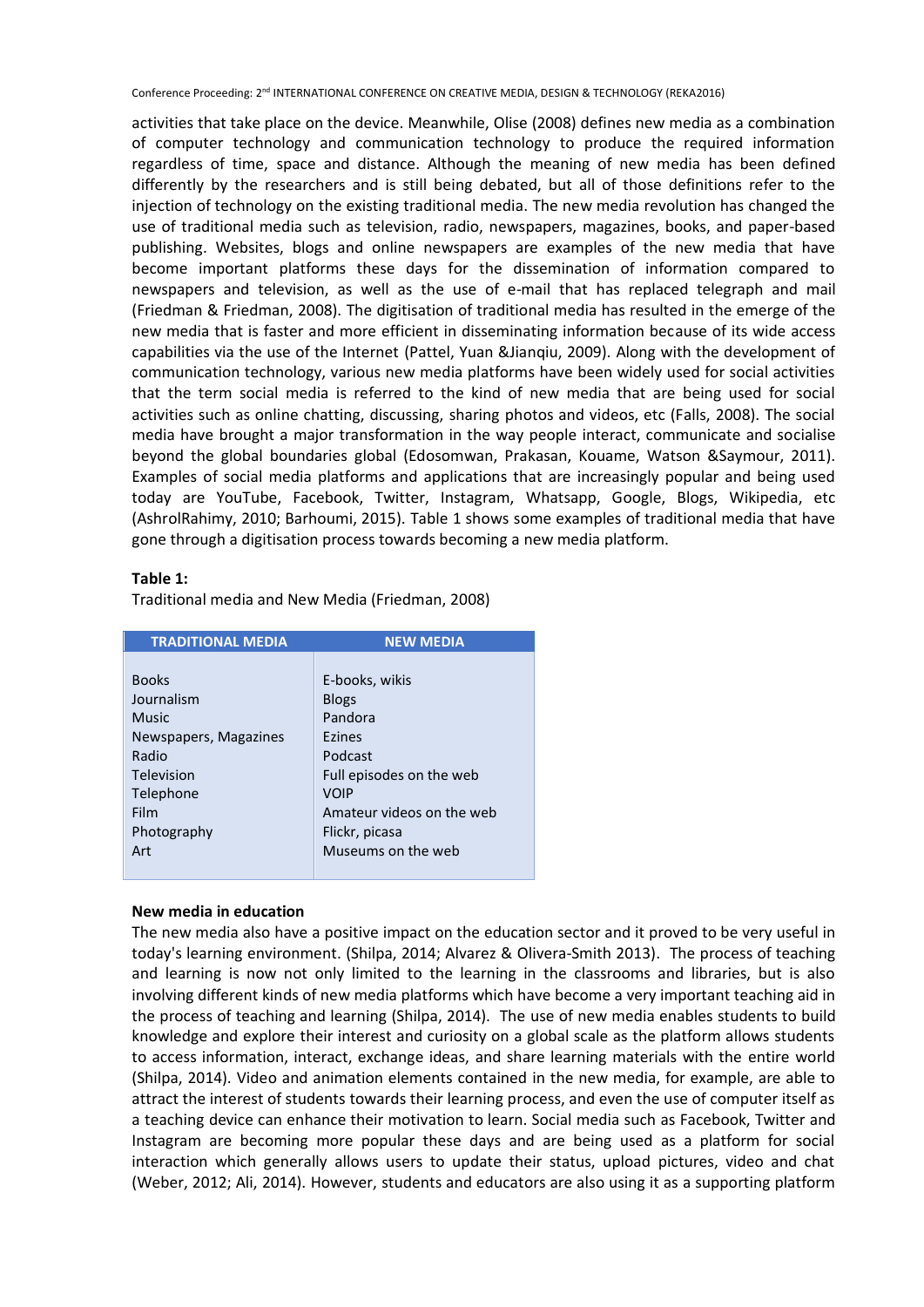for academic activities. Taking Facebook group as an example, it allows teachers and a group of students to make an official announcement, share ideas, talk about the lessons, or serves as a medium of communication for the students of distance learning courses (Villiers, 2010; Miron & Ravid, 2014). The use of search engine such as Google is also becoming increasingly popular amongst students in finding their desired information and data more easily, quickly and efficiently, from all across the world, as opposed to searching for information in the library which is very limited (Brophy & Bawden, 2005; Georgas, 2013). Wikipedia site has also become a popular reference for students in searching for information in the form of encyclopaedia and collaborative learning that consists of various languages and allows its contents to be modified (Parker & Chou, 2007). Same thing goes with the use of video sharing site like YouTube which is becoming increasingly popular amongst students nowadays who want to get videos in the form of screencast for the purpose of learning from tutorials or getting an in-depth or specific description on a topic based on the video (Fraingler & Owens, 2009). Blog, which is a personal website is also used by teachers and students as a platform to write, present ideas, give opinions, share information and so on (Bartlett-Bragg, 2003). Those who own a blog or bloggers are people of different ages because constructing and operating it is easy (Edner & Maurer, 2007; Hong, 2008). As far as education is concerned, blogs are used by educators to convey information pertaining to assignments, commentary on certain topics, or share information and links of the documents related to the learning or even general knowledge (Williams, 2004). Introverted students are also benefitting from this blog platform where they can share their ideas and insights related to the learning or even on personal matters (Sawmiller, 2010).

#### **Video sharing sites**

Video sharing site is a web service that provides a platform to upload and share video via blogs, social media networks or address links (Zhou, Baud & Bellot, 2013). Youtube, Dailymotion, Yahoo! Video, Veoh and Metacafe are some examples of video sharing sites that are available nowadays. With the concept of user generated content that has been introduced, users are not only able to watch and upload the videos that they produce but people can even vote and comment on the videos (Mitra, Agrawal, Yadav, Carlson, Eager & Mahanti, 2009). The content of the videos that are being uploaded consist of amateur video as well as video produced by media firms such as recorded video, instruction, screencast tutorial, animation, video clip, drama, film and so on (Bondad-Brown, Rice & Pearce, 2012; Cha, 2014). A report by the Pew Research Centre (2011) shows that the use of video sharing sites has increased consistently since the year 2006 to 2011 as shown in Figure 1.



**Figure 1:** Video sharing sites users over time: 2006-2011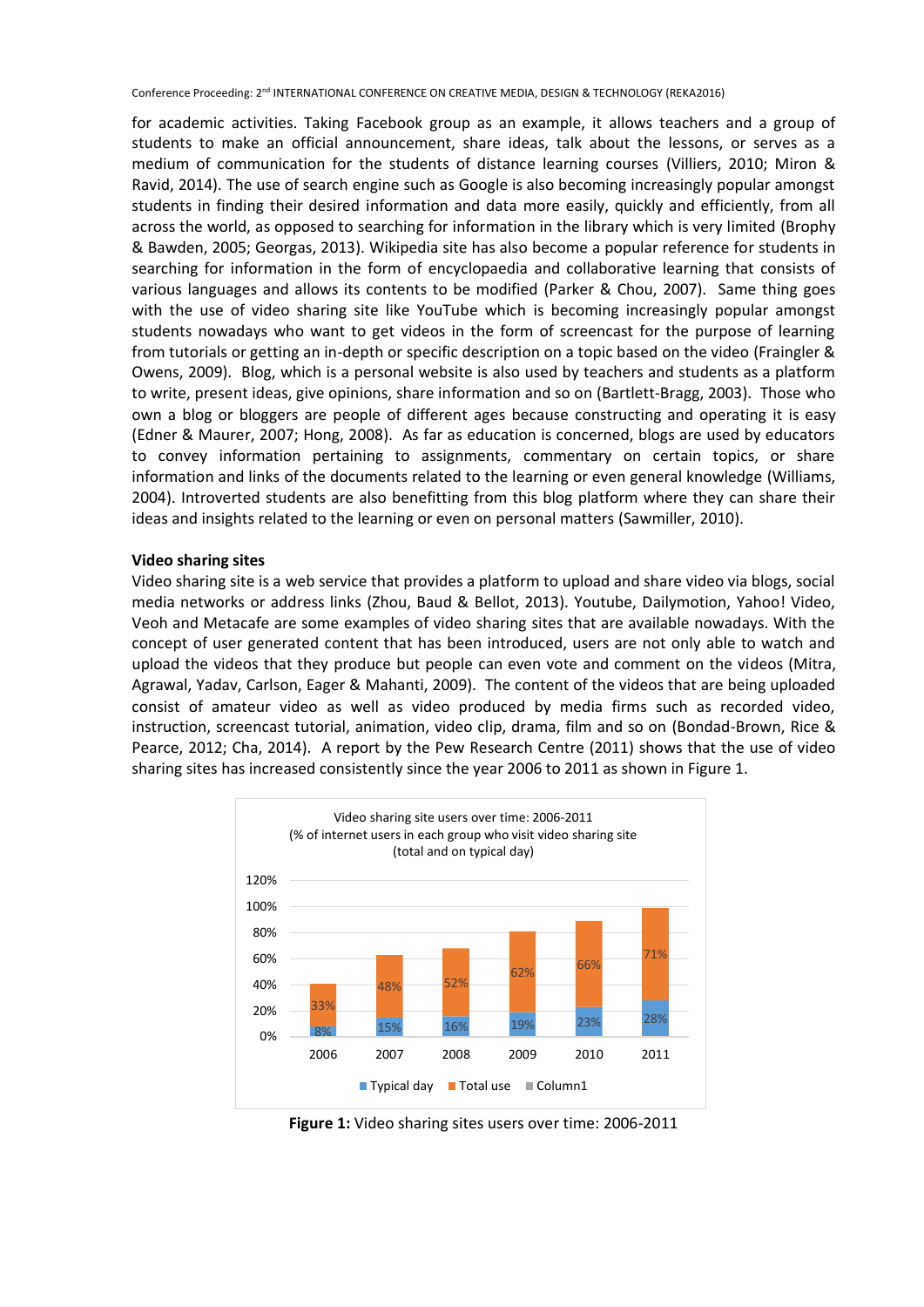#### **YouTube**

YouTube is the most favoured video sharing site and social media of the current generation. Since its launch in 2005, YouTube has become a very famous video sharing site with the concept of user created content or user generated content (Ryu, Kim & Lee, 2009; Shifman, 2011). YouTube was launched by its founder Steve Chen, ChurdHerly and Jawed Karim, and it is the most visited video sharing site worldwide since its launching (Mitra et al, 2009; Terantino, 2011; Burke, Synder & Rager, 2009). According to the statistics available on alexa.com, over 30% of internet users worldwide visit YouTube each day and more than 800 million users visit each month (Portilla, Reiffers, Altman, El-Azouzi, 2015). Up until now, YouTube is being visited and used for various purposes either for learning, entertainment, business, product demonstrations, advertising, recordings of personal video and so on (Portilla,2015; Cheng, Dale & Liu, 2007). It provides a platform that allows users to upload video and share video links via various social media networks more easily (Burke, Synder & Robin, 2009). Among the features provided on video sharing sites like YouTube are that users can perform searches, vote like or dislike, and make comments on the videos (Sherer & Shea, 2011). To this day, YouTube is getting more widely accessible throughout the world as a source for a variety of video content including tutorial video, method, product demonstrations, entertainment, news, music, etc (Cheng, Dale & Liu, 2007). In the context of teaching and learning, it is undeniable that Youtube is a very helpful platform for students and teachers in their learning process. This is because the video element used is able to attract student's interest, attention and motivation (Duffy, 2008; Roodt & Peier, 2013). The convenient way of sharing video on YouTube will also facilitate the process of storage and transfer of large-scale learning materials video (Milrad et al, 2005). YouTube is generally very popular with its collection of instructional videos uploaded by users that shows how a task is being done step-by-step (Lee & Lehto, 2012). Thus, it makes it easy for students to get a tutorial video or explanation of a certain concept in various subjects such as software tutorial, maths tutorial, statistics, etc. (Petty, 2010; Guy & Lownes-Jackson, 2013). Various forms of video content such as entertainment, animation, music, news and so on are creatively processed and uploaded as a reference to make learning English much more fun (Berlian Nur & Mohamad Jafre, 2011). Examples of other disciplines that are also making use of YouTube for teaching and learning process are culinary (Umetsu, 2011), surgical dermatology (Koya, Bhatia, Hsu & Bhatia 2012), language (Munassir, 2011; Muniandy & Veloo, 2011), statistics (Seal & Przasnyski, 2003), materials technology (Bravo, Amante&Enache, 2009), science (Fralinger& Owens, 2009), history (Tan & Carol, 2013) and many more. However, the use of YouTube, which is also known as an open social media also have negative impacts on the students. The use of social media can actually affect the academic performance of students. A great deal of studies have proven that the social media have a potential in causing students to lose concentration and focus, too preoccupied with chatting activity, share photos and videos, prone to negative and unethical thinking, pornographic activity, cybercrime, physically inactive, wasting time and so on (Sharqi et al,2015; Roy &Chakraborty, 2015; Hurt, 2012; Rithika& Sara, 2013; Kupussamy& Shankar, 2010; Faruk, 2015; Bianco, 2009; Kirschner&Karpinski, 2010; Sewe, 2014; Aida et al, 2014; Srivastava, 2012; Butler, 2010; Shabir, Hameed, Safdar&Gilani, 2014; Mehboob, Khan &Ullah, 2012).

#### **Educational video sharing sites**

Realising the weakness and the negative impact of Youtube to the students due to its open social media characteristic, an educational video sharing site is designed for the purpose of having a more formal teaching and learning process. The development of educational video sharing site is crucial because it can avoid disruptions in video content that is not intended for education in the learning process (Ahmad Zamzuri, 2013). TeacherTube, SchoolTube, Academic Earth and Khan Academy are examples of educational video sharing site that were developed for the purpose of learning in a more particular manner nowadays (Burke et al, 2009,). With the existence of these sites, students and teachers can now share educational videos from anywhere and at any time, in accordance with today's modern learning styles (Lupshenyuk, Hocutt&Owston, 2011). In general, educational video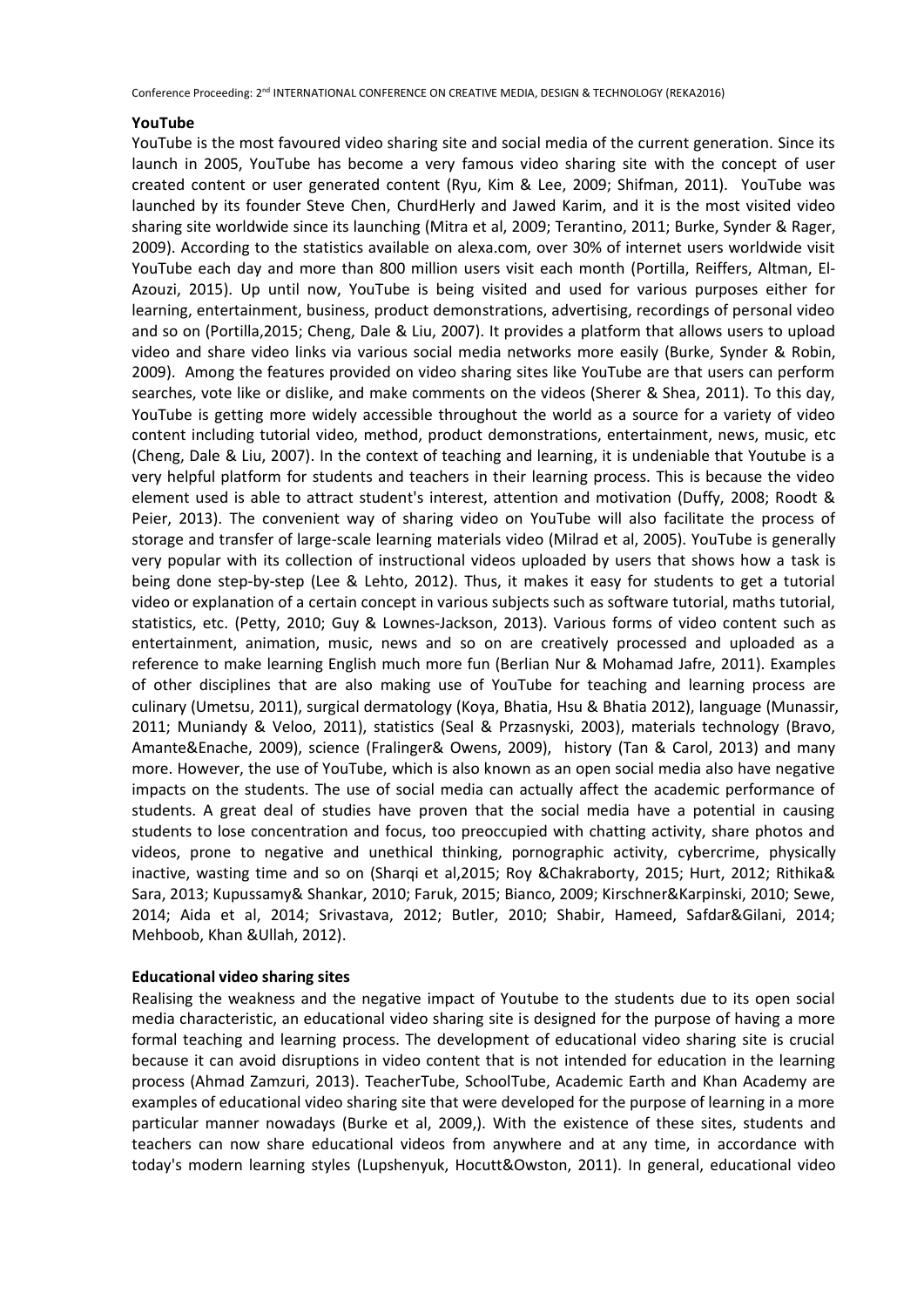sharing sites only allow registered users which comprise of students, teachers or parents only, and do not allow access to amateur video which is not meant for educational purposes. In addition to sharing instructional video that is related to a specific learning topics and lectures, educators can also deliver quizzes and notes as well as share information on classes and exams via this site (Sherer& Shea, 2011). Thus, the provision of this site in school or educational institution is seen as fit to facilitate educators and students to share video-based learning materials more efficiently (Snelson, 2008; Cheng & Swanson, 2011). Based on the above discussion, it can be concluded that the use of new media such as video sharing site has become an important platform for effective teaching and learning process. However, its application in the form of open social media platform is potentially to cause negative impact on students. Therefore, it is reasonable to develop a special video sharing site for educational purposes so that the learning process becomes more meaningful. It is also in line with the development of digital technology is able to attract youths towards the current new media. Besides, it is also able to increase students' interest and motivation (Snelson, 2008). Motivation is an important factor that students have to have for them to achieve an effective learning process. Video is one of the teaching aid tools that have the potential to effectively increase motivation (Mohamad Amin, 2010). Learning via online digital video promises a more meaningful learning experience and can give a great influence on the level of emotion and motivation of the students (Karppinen, 2005). This is supported by Wu and Tuan (2000), whose findings state that students do agree that the video teaching strategy does increase their motivation for learning. Its use does not only solve the problem of storage and transfer of large size learning video amongst teachers and students, but it also provides a mobile learning environment. Students can now get access to learning materials from anywhere and at any time, in accordance with the modern teaching methods in the era of new media technologies.

## **PROBLEM STATEMENTS**

Mastering a certain software is a skill that must be possessed by students, especially those who are taking Information and Communication Technology (ICT) courses such as multimedia, animation, design and so on (Furst-Bowe & Boger, 1996; Lahore, 2008) .This is because the students are not only required to attend lectures to learn the theories, but they also need to master various kinds of softwares in practical for them to be able to carry out project assignments given by the lecturer. In order to finish an assignment, students should be proficient in mastering a variety of related software(Lahore, 2008). It is not only crucial to master the software skills for the purpose of completing a task, but it is also very useful to be applied in their future jobs(Furst-Bowe & Boger, 1996; Ono & Zavodny, 2004). The use of illustrated text during tutorials and lectures as a learning method is no longer considered appropriate in this era of digital technology and new media (Havice, 2009). This method is not much of a help when it comes to improving students' skills and understanding towards mastering a particular tutorial at its optimum level(Awatif & Norizan, 2011). For software tutorial learning, learning it through video screencast on social media form of video sharing sites such as YouTube is now a choice that students get to choose because they are able to learn at any time and anywhere easily(Nurul Fathihin, 2011). Thus it is not surprising that the students' dependence on the new media is very dominant in their learning process(Bazzeto-More, 2014; Roodt & Peier, 2013). However, the negative impact of the use of social media amongst students is an important issue that should be addressed by educators and parents. Social media or known as social networks is a type of new media that has a significant influence on young generation nowadays(Sewe, 2014). The findings from previous researches also suggest that the use of social media does have negative impacts on students from various aspects including academic achievement(Rithika et al, 2013; Aida, Behrang, &Behrooz, 2014; Srivastava, 2012), attitude (Sharqi et al, 2015) and lifestyle (Roy & Chakraborty, 2015). Looking at the impact of the use of open social media on academic performance, learning through an open social media such as YouTube can bring down students' concentration and has a potential to negatively affect their academic achievement. This is because the pull of social activities on this site such as watching pictures or entertainment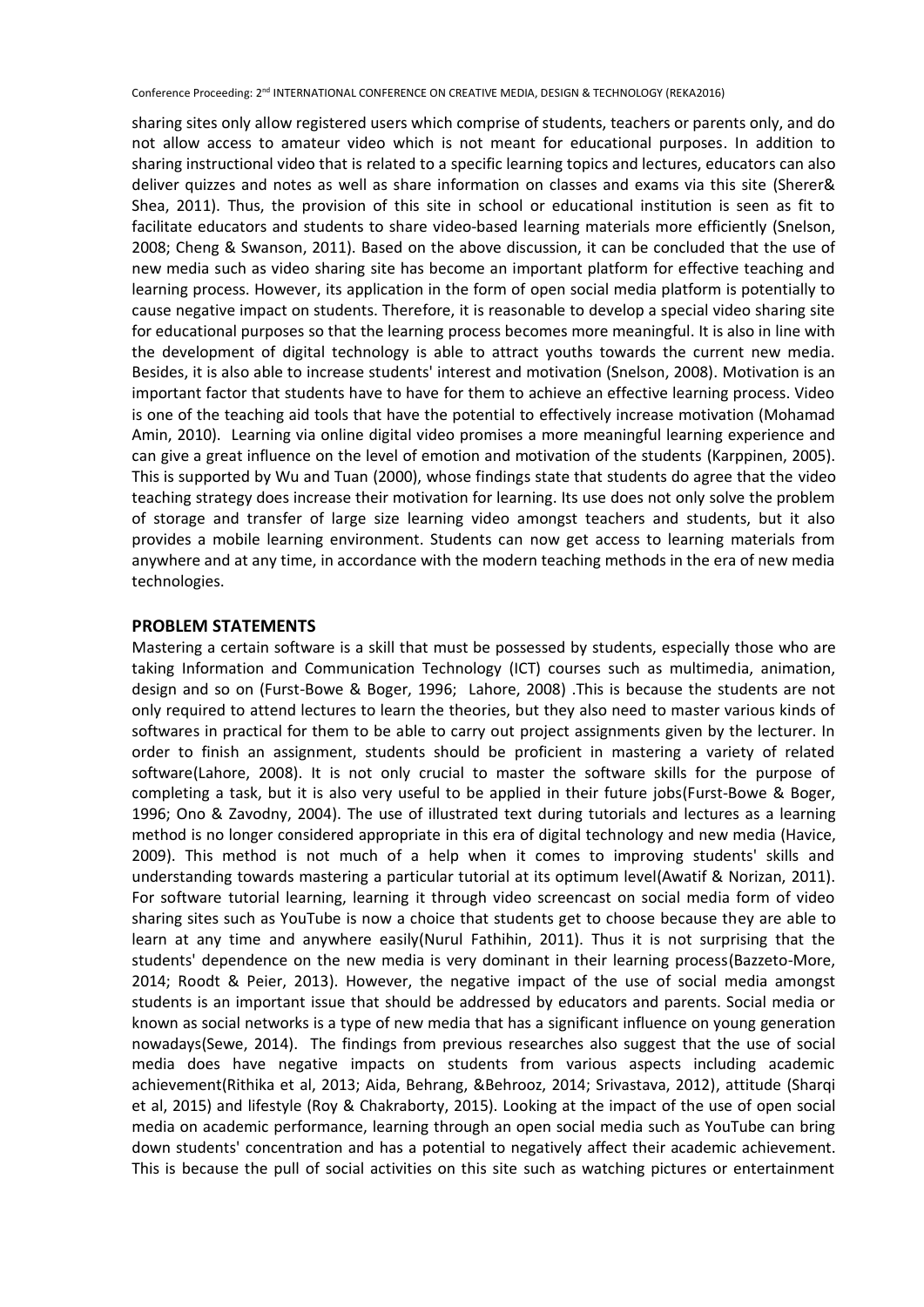video can deflect their attention from learning and thus resulted in a waste of time(Srivastava, 2012).The use of YouTube also exposes students to do a simple search on materials that can affect the culture of life and instill unethical thoughts in them due to the exposure to unfiltered video content such as pornography, terrorism, violence, cyber crime and extreme entertainment(Butler, 2010). In addition, there is a lot of researches that find negative effects of its use on students (Sharqi, Hashim & Kutbi, 2015; Roy & Chakraborty, 2015; Hurt, 2012; Rithika & Sara, 2013). Learning through social media is seen to have disrupted the focus of the learning process and the social interaction amongst students does not occur physically(Sharqi et al, 2015). A study by Sharqi et al (2015) also lists the negative effects of social media amongst students such as they will become physicaly inactive, they are exposed to negative thoughts and become unproductive in daily activities. Other than that, students are also exposed to the use of incorrect grammar in their writing and conversation, as well as their academic performance deteriorates due to them spending too much time on accessing non-educational video content(Roy et al, 2015). Social media such as YouTube also displays many stimuli that can distract students' attention towards learning (Hurt, 2012). It makes the students become more individualistic and it is difficult for them to divide their time between online social activities and academic activities(Rithika& Sara, 2013). Academic performance and learning activities are potentially affected by social media platform as it provides open access to various entertainment content that is not useful, as well as pornographic activities and personal information being made public on social networking sites which can be harmful for the students(Kupussamy & Shankar, 2010). Social networking is also seen as less suitable to be used for educational purposes due to the interference by social activities that is happening which can lead to the actual intention for educational purposes not being achieved and this will also reduce students' motivation for learning(Faruk, 2015). Eventhough the students do want to use the social media for educational purposes, all those social activities such as chatting, updating the status and replying messages will distract their attention which then leads to them wasting time doing things that are not beneficial(Bianco, 2009). A study done by Kirschner dan Karpinski (2010) finds that there is a negative relationship between students' achievement and the use of social networking, where students will earn a low grade point average due to the habit of spending a lot of time on social media.A study by Newburey, Humphreys dan Fuess, (2014) also lists 10 types of risk of using social media as shown in Figure 2



**Figure 2:** Types of risk of using social media(Newburey,Humphreys &Fuess, 2014)

Based on the above discussion, it can be concluded that there are **two main problems** that can be highlighted in this study, the first one is about the conventional learning tutorial software and the second one is on the negative impact of the use of video sharing site in the form of social media. In order to overcome the problem pertaining conventional method of learning, this study proposes learning software through video screencast. Screencast is the recording of part or all of the activities on the computer screen with explanatory audio or direction that refers to the activity that is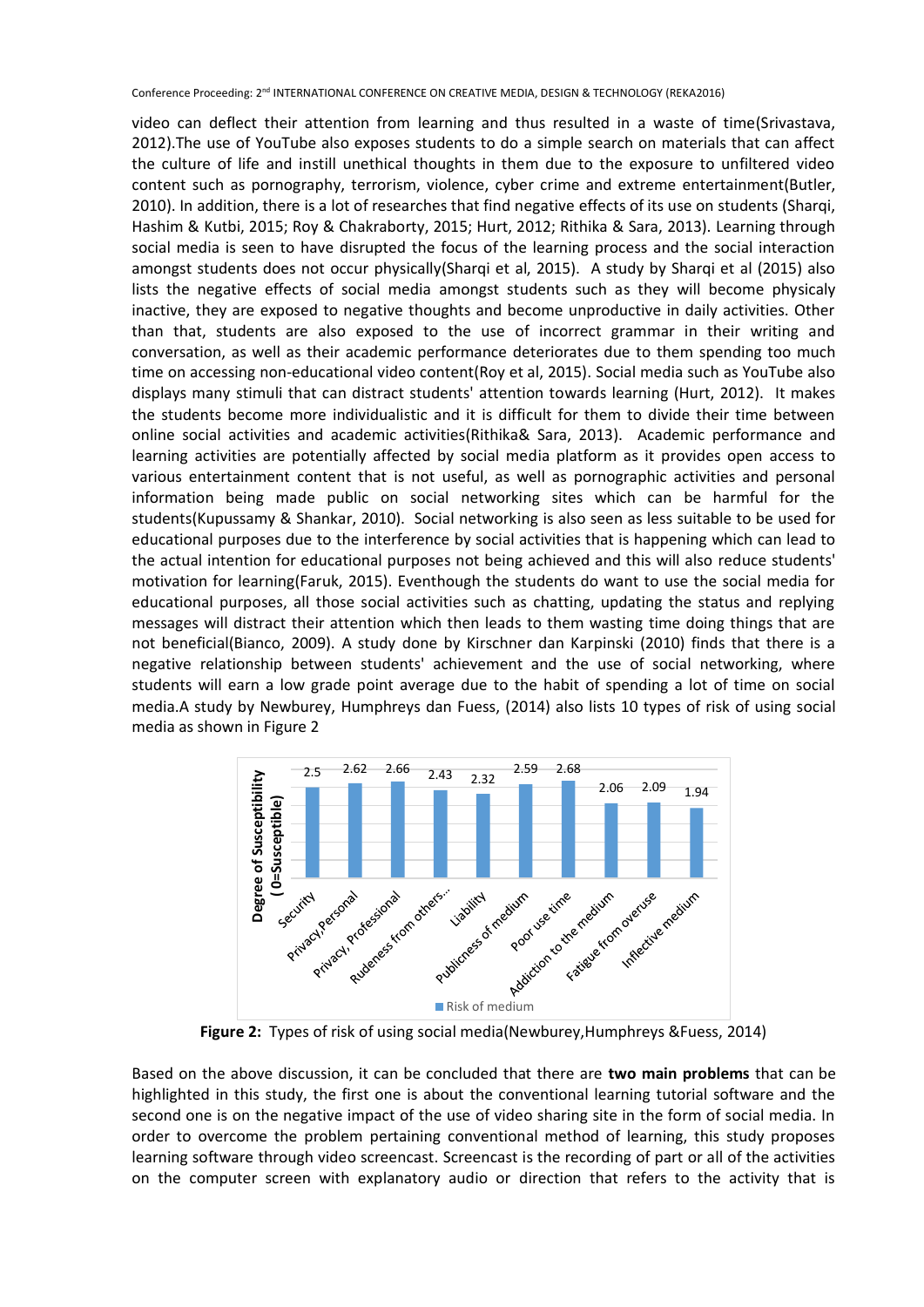happening on the computer screen (Udell, 2005). The use of screencast that combines video and narration can enhance understanding more effectively than reading the text(Sugar, Brown & Lutterbach, 2010). Therefore, its use is suitable in producing software tutorial that shows a step-bystep operation to learn software technique. Apart from that, the tutorial video can also be stopped and played back repeatedly until the students understand the whole thing (Mullamphy, Higgins, Belward & Ward 2010). The use of screencast tutorial does not only help students in mastering the software, but at the same time it can also help the lecturers and tutors in preparing an effective instructional materials that suit today's learning style. Meanwhile, to tackle the negative effects of learning via the social media, YouTube, this study proposes a specific educational video sharing site. An educational video sharing site will be able to provide a more formal and safe learning environment for the students (Snelson, 2008; Cheng & Swanson, 2011). Its use in the process of teaching and learning is viewed in tandem with the development of new media that allows various kinds of materials such as tutorials, notes, and many more to be delivered online to students (Hartsell& Yuen, 2006). Its use also allows teachers and students to perform a simple search on learning videos based on the related titles and topics and it is safe from access to bad entertainment content. (Milrad et al, 2005). For this study's purposes, it seems appropriate to apply the use of educational video sharing site for tutorial learning in the form of video screencast as it will allow students to control the process of learning themselves(Moallem, 2008; Zhang, 2004). Therefore, it is very suitable to use this for learning software tutorial as it can give effective understanding(Guy &Lownes-Jackson, 2013). A study by Guy et al (2013) also lists some of the benefits of learning tutorial through video sharing sites such as producing a learning that is more flexible, can be stopped or take a look back at the tutorial sessions and facilitate distance teaching and learning. Apart from that, a study by Alavi (2004) also states that the achievement of students who make use of the online platform as a learning tutorial is extremely positive.

#### **THEORETICAL FRAMEWORK**

The conceptual framework of this study is built on the theories and models that are related to the attitude and behaviour of Theory of Reasoned Action (TRA), Theory of Planned Behaviour (TPB) and Technology Acceptance Model (TAM). These theories and models have been used extensively in studies that involve acceptance of certain technology in the field of education (Oye, Lahad & Rahim, 2014; Nassuaro, 2012; Adwan & Smedly, 2013) and new media (Pardamean&Susanto, 2012; Escobar-Rodriguez, Carbajal-Trujillo & Monge-Lozano, 2014; Faradillah, 2014). In this study, the Technology Acceptance Model (TAM) is used as a base model that will be extended based on the theories that are listed, in accordance with the aspects of the study, which is students' acceptance towards educational video sharing sites, particularly in the study of software in the form of video screencast.

#### **Theory of Reasoned Action**

The theory of reasoned action (TRA) is an important theory in the study of human behaviour (Hicks, 2011). It was introduced by Ajzen and Fishbein, (1975) by putting intention as a determinant that influences the behaviour of a person. This means that the stronger a person's intention is on a certain behaviour, the stronger the likelihood that the behaviour will be done. (Ram Aljafri ,Md Hairi Hussain, ZainolBidin & KamilIdris). TRA states two main factors that can influence an intention, which are the attitude towards behaviour and the subjective norm*.* The attitude towards behaviour is an evaluation performed by an individual on a certain behaviour whether it is good or bad(Zainol, Zolkafli & Shalihen, 2011). While on the other hand, the subjective norm is a social influence on an individual in respect of any behaviour. The social influence can be of the people around or a group that is significant in that individual's life(Ram Aljafri, MdHairiHussain, Zainol Bidin & KamilIdris; Zainol et al, 2011). This theory has been applied widely in analysing various forms of behaviour such as the behaviour of using video sharing sites(Tan & Yang, 2009; Hicks, 2011; Cha, 2011; Lee &Lehto, 2012), short messaging services and social media (Peslak, Ceccuci & Sendall, 2010), computer technology(Sogani, Muduganti, Hexmoor& Davis,) as well as educational related behaviour(Rahab &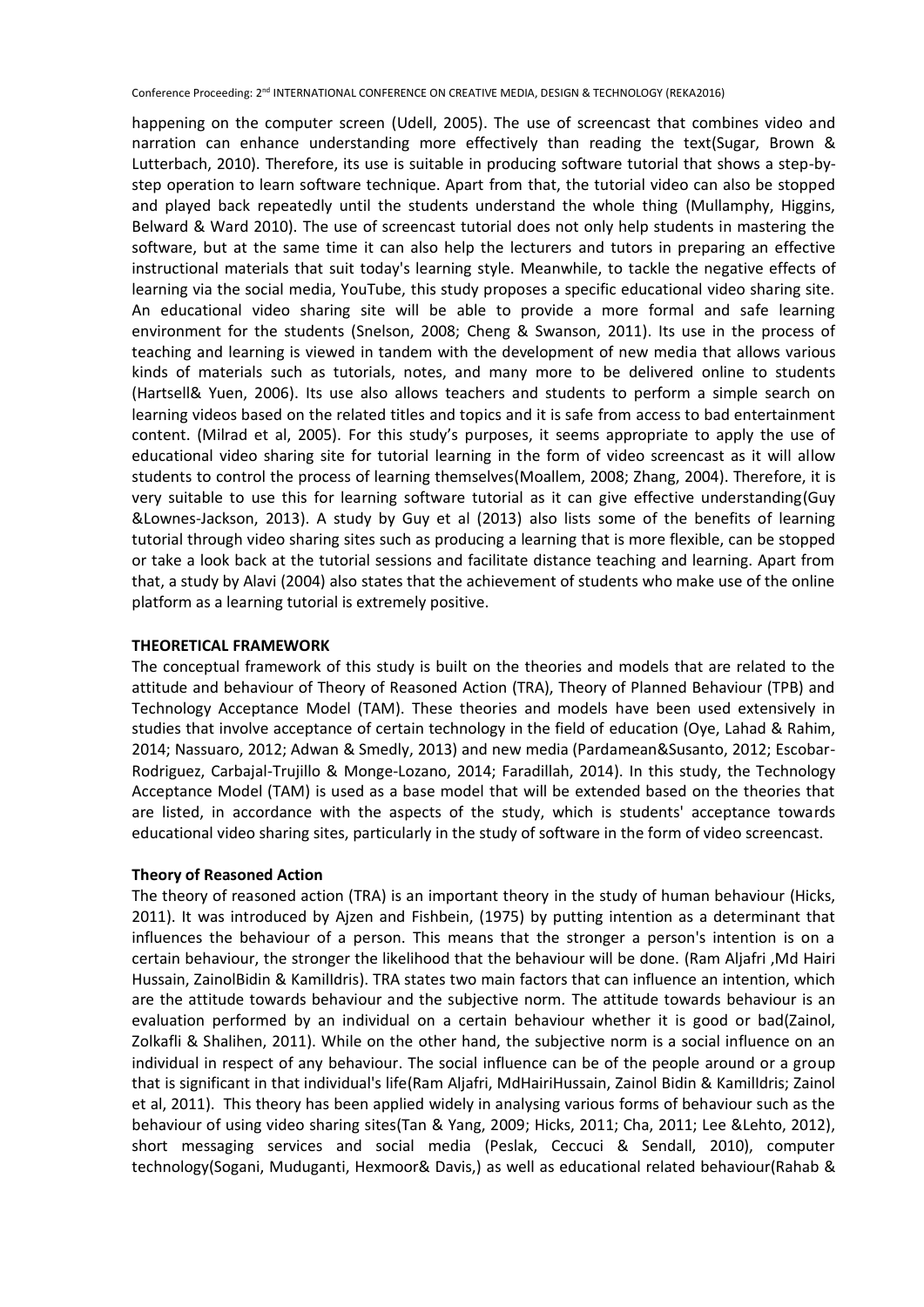Perbudi, 2013). Therefore, this study has applied the TRA to see how attitude and subjective norm affect a student's intention in making a decision to use an educational video sharing site.

# **Theory of Planned Behaviour**

Theory of Planned Behaviour (TPB) is a theory developed from the Theory of Reasoned Action (TRA). Just like TRA, this theory is applied to explain the behaviour of an attitude(Mahyarnia, Idrusb, Fatchur & Noermiyati, 2012). The theory introduced by Ajzen (1991) which states that the conduct of a certain behaviour stems from the intention of an individual, in which the intention is an important factor in the form of motivation and can influence someone to perform an action(Ram Al-Jafri & Kamil, 2010). TPB puts three factors that can influence the intention which are the attitude towards behaviour, subjective norm and perceived behavioural control*.* Perceived behavioural control is a factor that has been added to TPB based on the two original factors of TRA which are attitude and subjective norm(Ram Al-Jafri & Kamil, 2010; Mahyarnia et al, 2012).. Perceived behavioural control factor can be a determinant to influence a person's intention and attitude(Ajzen & Driver, 1992).. This theory has been applied extensively in analysing various forms of behaviour such as the behaviour towards the use of new media technologies(Sadaf, Newby & Ertmer, 2012), the use of smart phones(Ekebom, 2012), the use of online learning and services(Kanat, 2009; Knabe, 2009; Chen & Lee 2010) and the behaviour that is related to education(Knabe, 2009; Lee, Ceretto & Lee, 2010). In accordance to that, this study also used TPB to see how attitude and subjective norm affect a student's intention in making the decision to use educational video sharing site.

# **Technology Acceptance Model (TAM)**

TAM is a theory expanded from the Theory of Reasoned Action (TRA) which was introduced by Azjen and Fishbeins, 1975(Alenezi, 2011; Chuttur, 2009). TAM was developed to explain how users accept and use certain technology, taking into account factors of consumer behaviour (Davis, 1989). This model states that when consumers were introduced to a new technology, there are several factors that will affect the decision on how and when to use the technology. There are five constructs in the original model of TAM; Perceived Usefulness, Perceived Ease of Use, Attitude Towards Using, Behavioural Intention and Actual Use as shown in Figure 3 below:



**Figure 3:** TAM Model ( Davis, 1989)

Perceived Usefulness and Perceived Ease of Use are two most important constructs in TAM model(Yang, 2007; Hicks, 2011; Surendran, 2012). **Perceived Usefulness** refers to the users belief that by using a particular technology or system, work performance will improve. Meanwhile, **Perceived Ease of Use** refers to the users belief that a particular technology or system can be used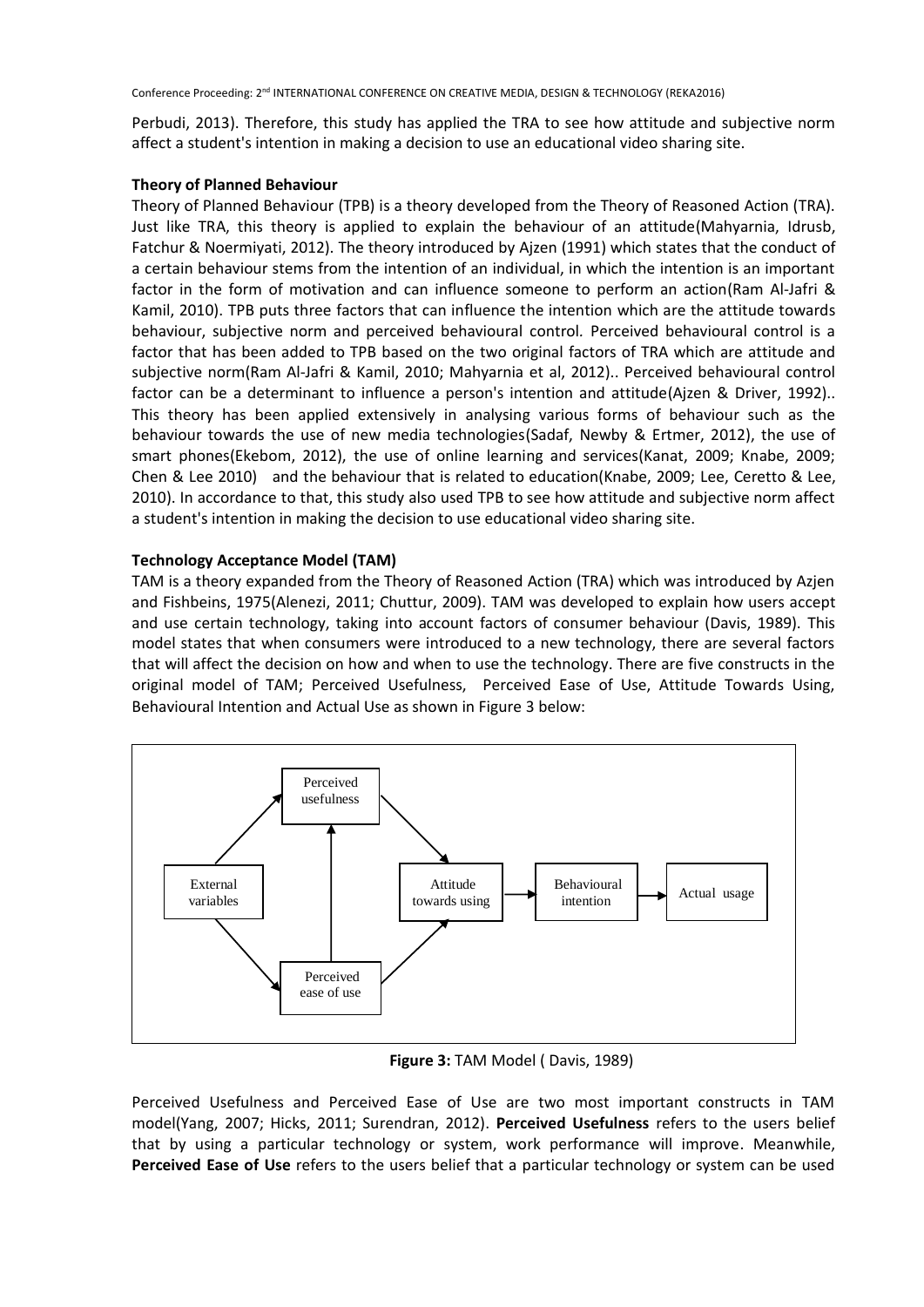easily and free of problems(Davis, 1989).Both of these constructs can influence the attitude of an individual whether or not to use a system that was introduced(Alenezi, 2011).**Attitude Towards Using** refers to individual's evaluation of a system that is influenced by perceived usefulness and the ease of the system. This means that the more useful and easier it is to use a particular system, then the individual will be positive to use it(Wu, Chou, Weng& Huang, 2011). **Behavioural Intention** refers to user's behaviour that is influenced by the level of usefulness of a certain system, in which the more useful the system is then the user will want to or have an intention to use it(Wu et al, 2011; Yang 2007). **Actual Use** is the reaction of an individual towards a certain behaviour in real life(Yang, 2007).Apart from the five constructs that have been described above, other external variables will also directly affect the Perceived Usefulness and Perceived Ease of Use constructs. These external variables were built based on the study conducted(Zabukovsek & Bobek, 2000; Alenezi, 2011). In this study, the external variables were built based on the study of the acceptance of educational video sharing site and can be categorized into four factors with variables that have been predetermined under each category, namely, **Psychological Factors** (Excitement and motivation), **Social Factors** (Subjective Norm and social influence), **Technological Factors** (System performance and system accessibility) and **Organisational Factors** (Facilitating condition and technical support). TAM was chosen as the basic model in this study because it is a very influential research model over the past decade. Quite a number of previous studies have done some improvements on it and have extended the original TAM model. TAM was used in this study because of its advantages such as this model has been established and was built specifically to be applied in the studies involving the use of technology (Chen, Li & Li, 2011). TAM has also been tested and applied extensively in the studies that involve acceptance of New media (Noraihan & Sobhi, 2013; Aharony, 2013; Oniboken, 2012; Brooks, 2013) and online learning (Farahat, 2012; Cheng, 2009; Liu, Chen, Sun, Wible & Kuo, 2009; Raaij & Schepers, 2006 ; Cheng, 2014).Its use is very widespread and proved to be very useful in a variety of empirical studies in determining the intention of an individual towards the acceptance and use of technology in various fields of information technology and information systems studies(Surendran, 2012; Ahmad Althunibat et al, 2012; Anandarajan et al, 2010; Venkatesh et al, 2003; Liu, 2010; Yuen & Ma, 2008; Chen, Li & Li, 2011). In conclusion, in order to build an extended technology acceptance model of educational video sharing site in this study, psychological factors, social factors, technological factors and organisational factors have been included as variable extensions of the original TAM model(Zabukovsek & Bobek, 2000; Alenezi, 2011; Noraihan & Sobhi, 2013).A brief description on the four categories of factors of educational video sharing site acceptance with a conceptual framework diagram is shown as follows:

## **i. Psychological factor**

An acceptance of technology is associated with psychological state of an individual towards the use of the technology (Hendrick, 1984). Psychological characteristics such as **enjoyment** and **motivation** are the variables that can determine the level of acceptance of a certain technology that relates to the use of video sharing site (Dzikria, Zhou & Lu, 2014; Lee &Lehto, 2012; Yang, Su & Tan, 2010) and web based learning (Park, 2009; Alenezi, 2011; Punnoose, 2012; Sharma & Chandell, 2013). In this study, the psychological factors that consists of enjoyment and motivation variables will be tested to determine the level of students' acceptance towards educational video sharing site in learning software.

#### **ii. Social factor**

The social factors such as **subjective norm** and **social influence** are variables that can determine the level of acceptance towards certain technology that is related to the use of video sharing site(Tan & Yang, 2009) and web-based learning process (Alenezi, 2011; Park, 2009; Punnoose, 2012; Farahat, 2012). In this study, social factors of subjective norm and social influence will be tested to determine the level of students' acceptance of the educational video sharing site in learning software.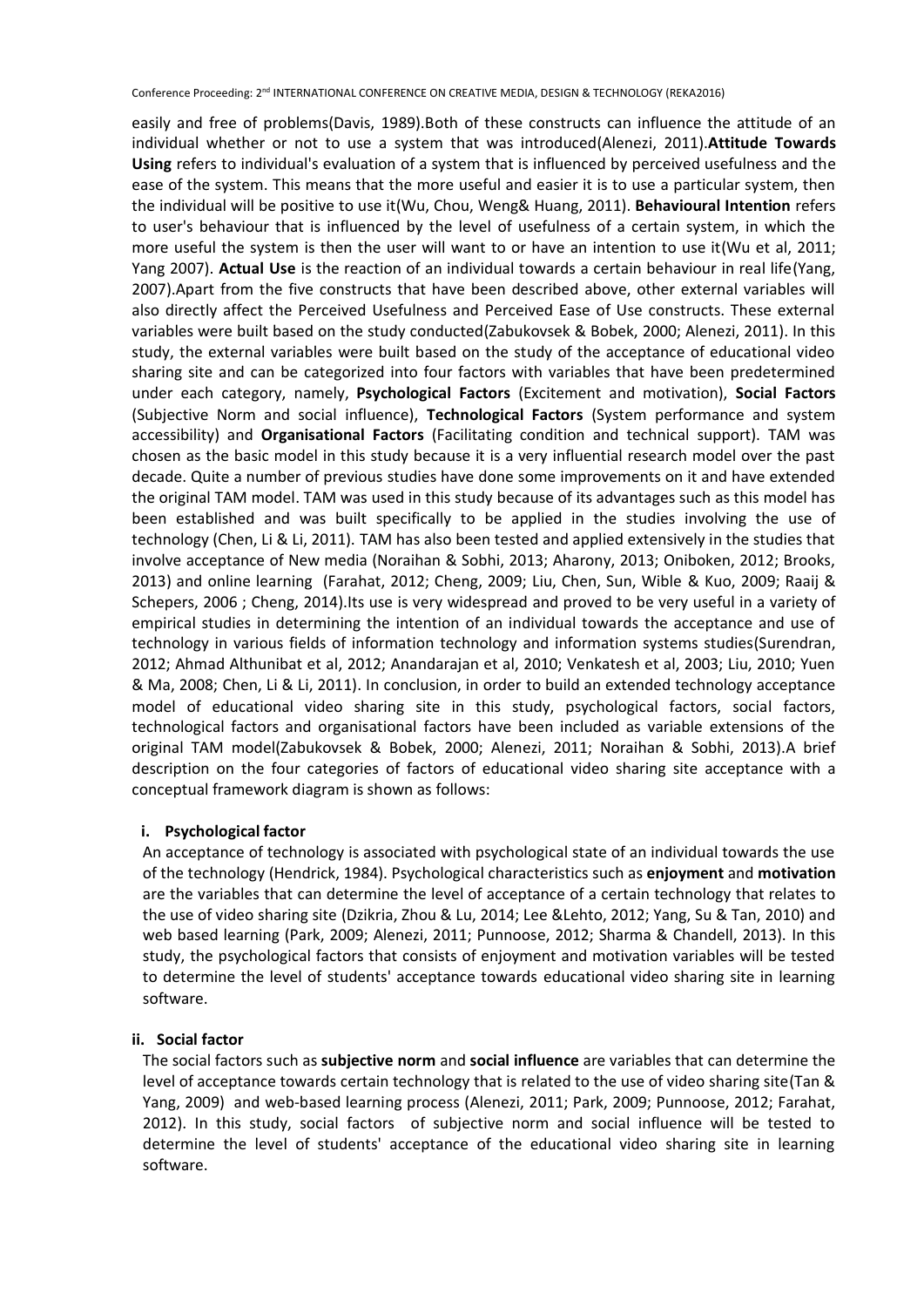## **iii. Technological factor**

Technological factors affect users' acceptance of a newly introduced technology(Lee, Kozar& Larsen, 2003). Variables such as the **system performance** and **system accessibility** are variables that can determine the level of acceptance towards a certain technology that is related to the web-based learning(Alenezi, 2011; Attis, 2014). In this study, the technological factors of system performance and system accessibility are tested to determine the level of the students' acceptance towards educational video sharing site in learning software.

# **iv. Organisational factor**

Organisational factors can also affect the acceptance of technology (Zabukovsek & Bobek, 2000; Park, 2009; Noraihan & Sobhi, 2013). Variables such as **Facilitating condition** and **technical support** are variables that can determine the level of acceptance of web-based learning (Park, 2009; Zabukovsek & Bobek, 2000; Alenezi, 2011). In this study, the organisational factors of facilities system and technical support were tested to determine the level of students' acceptance of the educational video sharing site in learning tutorial software



### **Figure 4:** Proposed research model

## **CONCLUSION**

This conceptual paper was prepared to identify the factors of users' acceptance towards educational video sharing sites by using the TAM model as the basic model in the study. Factors such as psychological factors (excitement and motivation), social factors (social influence and subjective norm), technological factors (system performance and system accessibility) and organisational factors (facilities accessibility and technical support) have been adapted to the original TAM as an extended version of this model. The effort of conducting this research is very relevant and in line with the current revolution in teaching and learning methods through the expanding of new media technology nowadays. The study of the students' acceptance towards educational video sharing sites can contribute to the development and establishment of this kind of site in schools or higher learning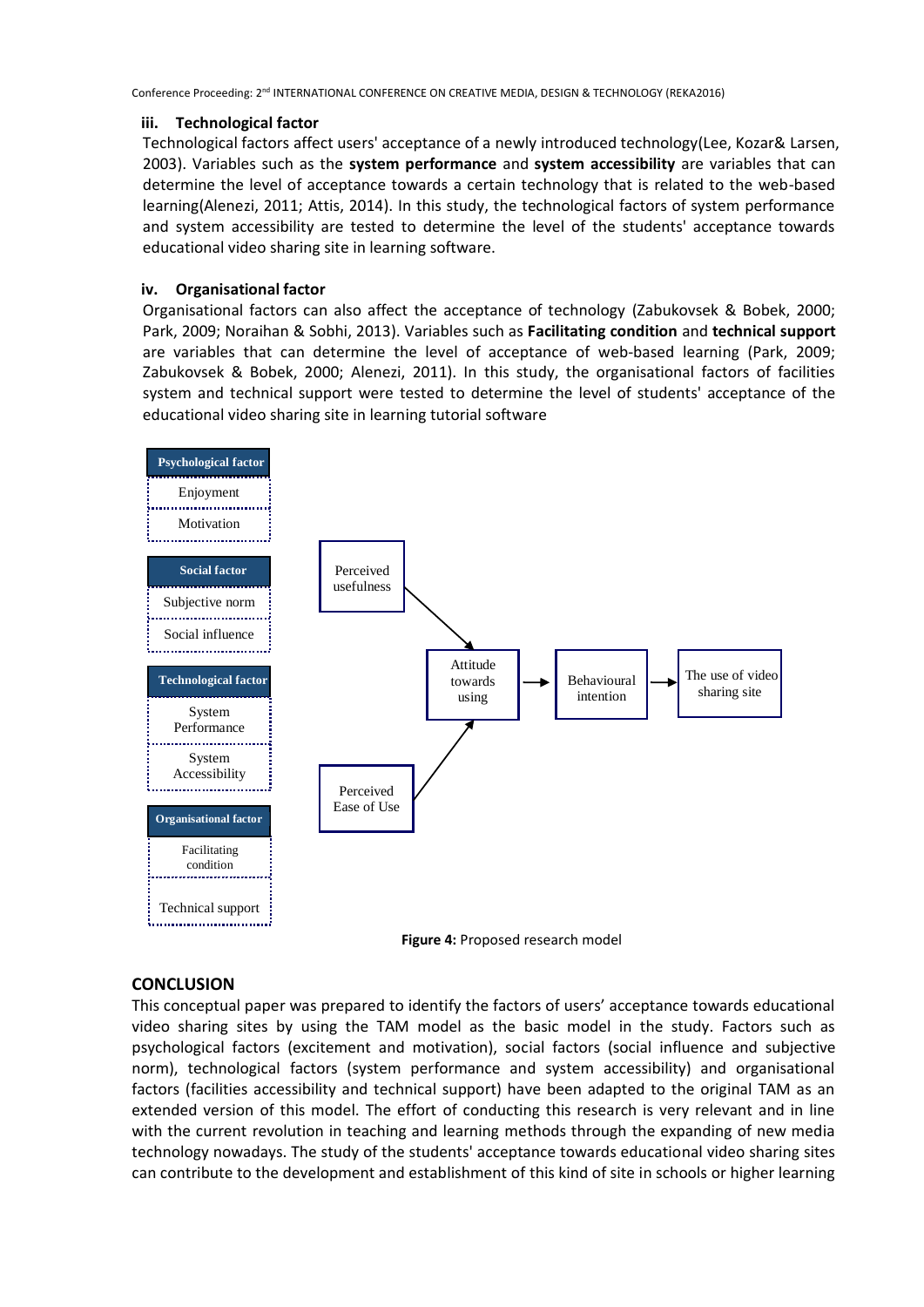institutions to obtain a more effective method in teaching and learning, thus providing a teaching and learning environment that is safer and interactive. Through this research, the provision of educational video sharing site in schools and universities for the purpose of a more formal teaching and learning process can be established to benefit and give advantages to the students and educators.

#### **REFERENCES**

- Aida, A., Behrang, S. & Behrooz, G. (2014). A study on the negative effects of social networking sites such as facebook among asia pacific university scholars in malaysia. International Journal of Business and Social Science, 5 (10), 133-145.
- Aharony, N. (2013). Factors affecting the adoption of facebook by information professionals. Retrived from http://onlinelibrary.wiley.com
- Ahmad, A., Nor Azan M. Z., & Noraidah S. (2012). Pemodelan faktor penerimaan perkhidmatan kerajaan mudah alih (m-kerajaan). Jurnal Teknologi Maklumat dan Multimedia Asia-Pasifik, 1  $(1).$
- Ahmad, E., Baharom, M., & Siti Nasrah, M. (2007). Peranan multimedia di dalam pembelajaran kanak-kanak. Seminar Kebangsaan JPPG 2007: Teknologi Dalam Pendidikan (1–12), Seremban.
- Ahmad Zamzuri, M. A., (2013). Open source video management system (VMS) for open education : A comparision study. Turkish Online Journal of Distance Education, 14(3), 33–41.
- Ajzen, I., & Driver, B. L. (1992). Application of the theory of planned behavior to leisure choice. Journal of Leisure Research, 24(3), 207–224.
- Al-Adwan, A., & Smedley, J. (2013). Exploring students acceptance of e-learning using technology acceptance model in Jordanian Universities. International Journal of Education and Development Using Information and Communication Technology. 9(2), 4–18.
- A-Ali, S., (2014). Embracing the Selfie craze: Exploring the possible use of instagram as a language Mlearning tool. Issues And Trends In Educational Technology. 2 (2), 1-16.
- Alenezi, A. R., Abdul karim, A. M., & Veloo, A. (201 1). Institutional support and e-learning acceptance: an extension of the technology acceptance model. International Journal of Instructional Technology and Distance Learning, 8 (2), 3-16.
- Alvarez, I. M., & Olivera-smith, M. (2013). Learning in social networks: Rationale and ideas for its implementation in higher education. Education Science, 3, 314-325.
- Anandarajan, M., Zaman, M., Dai, Q. & Arinze, B., (2010). Generation Y adoption of instant messaging: An examination of the impact of social usefulness and media richness on use richness. IEEE Transactions On Professional Communication, 53 (2), 132-143
- Al-Sharqi, L., Hashim, K., & Kutbi, I. (2015). Perceptions of social media impact on students' social behavior: a comparison between arts and science students. International Journal of Education and Social Science, 2(4), 122-131.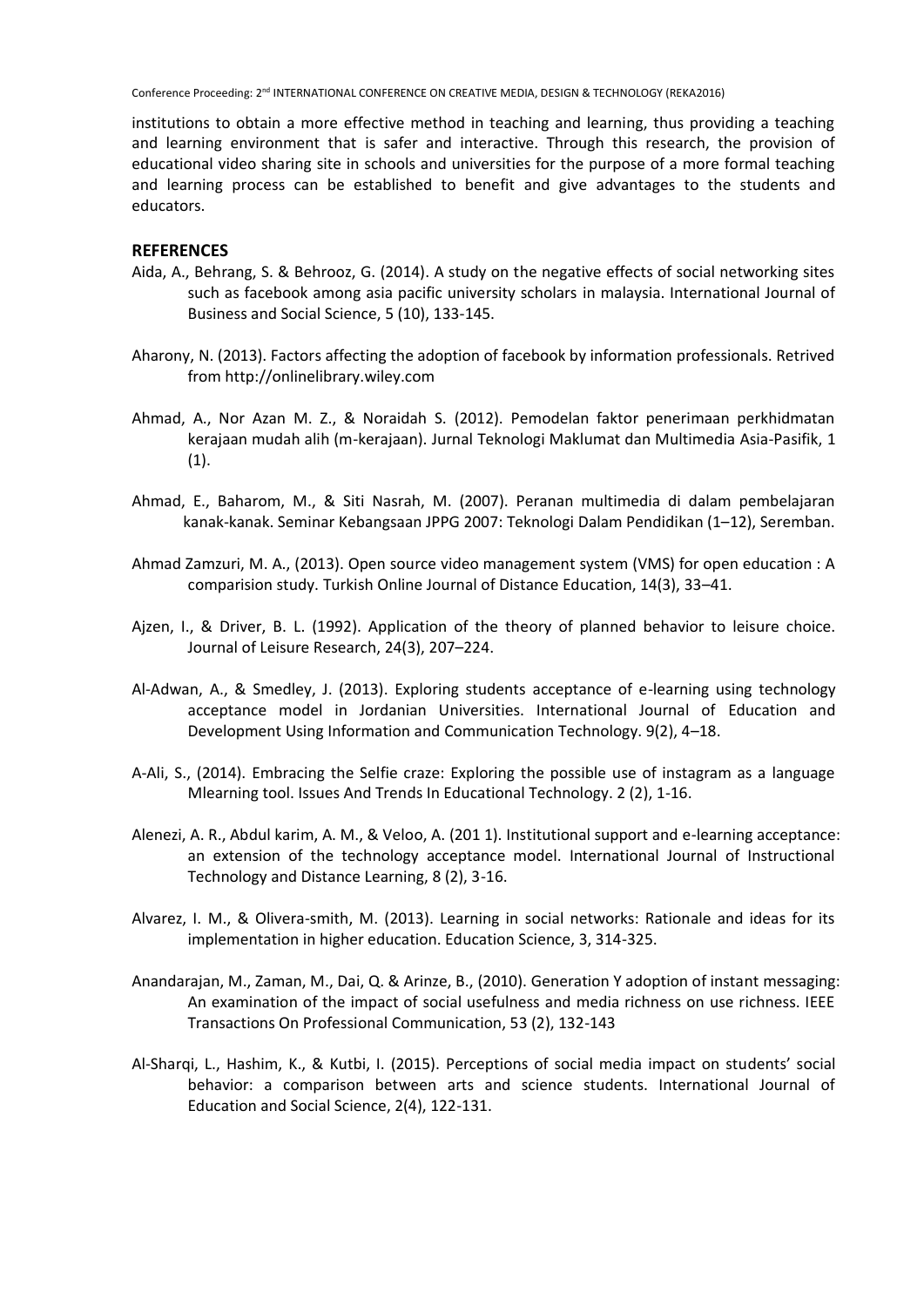Azura, I., Zakaria, K., Mohd Hasan, S., & Bahaman, A. S. (2009). Perbandingan pengajaran berasaskan multimedia dan tradisional ke atas pencapaian matematik dan sikap matematik di kalangan pelajar berisiko. Jurnal Teknologi Maklumat & Multimedia, 5, 79 -89.

Balakrishnan, M., & Sathiayapriya, V. (2011). Managing and utilizing online video clips for teaching english language: Views of TESOL pre service teachers. 2nd International Conference on Education and Management Technology IPEDR, 13, 173-178.

Bartlett-Bragg, A. (2003). Blogging to Learn. Retrieved from http://www.csus.edu/indiv/s/stonerm/blogging\_to\_learn.pdf

Berlian Nur, M., & Mohamad Jafre Z. A. (2011). The use of video in ESL teaching and learning: Youtube's potential as a resource. Dewan Pustaka, 11(2), 94-104.

Bianco, JS. (2009). Social networking and cloud computing: Precarious affordances for the prosumer, Women's Studies Quarterly, 37 (1/2), 303-312,

Bondad-Brown, B. A., Rice, R. E., & Pearce, K. E. (2012). Influences on tv viewing and online usershared video use : demographics , generations , contextual age , media use , motivations , and audience activity. Journal of Broadcasting & Electronic Media, 56(4), 471–493.

Bravo, E., Amante, B., Simo, P., Enache, M., & Fernandez, V. (2011). Video as a new teaching tool to increase student motivation. Paper presented at the Global Engineering Education Conference 2011 IEEE, Amman, Jordan. Retrieved from http://upcommons.upc.edu/bitstream/handle/2117/12717/bravoamante.pdf;jsessionid=127D36D3BA953191B08F1F462897C885?sequence=1

Brooks, SL. (2013). Social media usage: Examination of influencers and effects. (Unpublished Doctoral Dissertation). Washington State University.

Brophy, J., & Bawden, D. (2005). Is google enough ? Comparison of an internet search engine with academic library resources. Aslib Journal of Information Management, 57(6), 498–512.

Burke, S., Snyder, S., & Rager, R.C. (2009). An assessment of faculty usage of youtube as a teaching resource. The Internet Journal of Allied Health Sciences and Practice. 7(1).

Butler, M.G.I. (2010). Online social networking and the impact on well-being: implications for school counselors. (Unpublished Master's Thesis).University of Texas, Austin.

Buzzetto-More, N. A. (2014). An examination of undergraduate student's perceptions and predilections of the use of YouTube in the teaching and learning process. Interdisciplinary Journal of E-Learning and Learning Objects, 10, 17-32.

Buzzi, C., & Buzzi, M. (2011). Web 2.0: Twitter and the blind. In Proceedings of the 9th ACM SIGCHI Italian Chapter International Conference on Computer-Human Interaction: (151-156).Pisa, Italy

CamScore, (2006, August 15). Online video officially goes mainstream as youtube.com breaks into the comscore media metrix top 50. Retrieved from http://www.comscore.com/press/release.asp?press=982>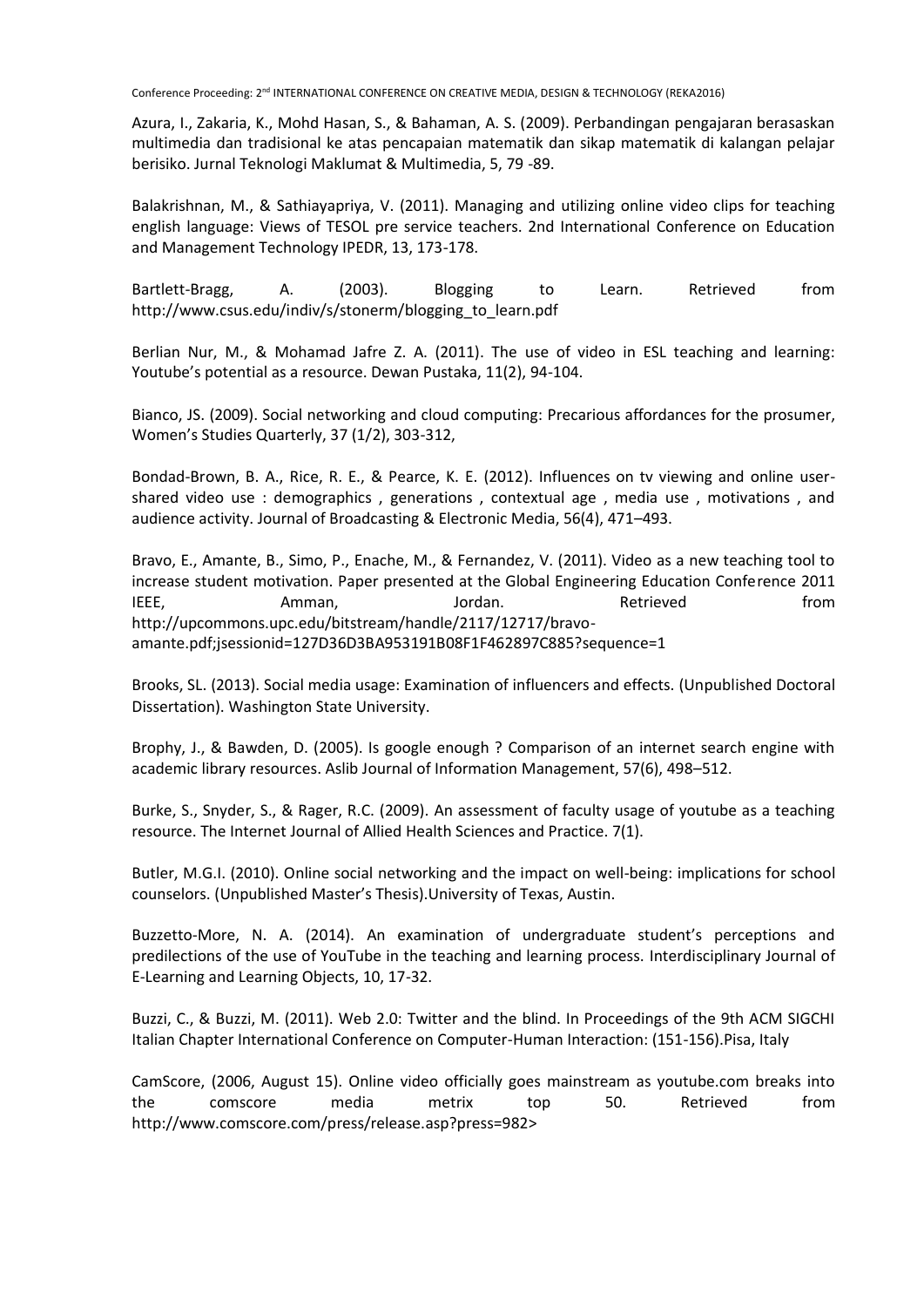Centola, D., & Centola, D. (2013). Social media and the science of health behavior. Journal of The American Heart Association, 2135–2144.

Cha, J. (2014). Telematics and informatics usage of video sharing websites : drivers and barriers. Telematics and Informatics, 31(1), 16–26.

Chen, S-C., Li, S-H., (2010). Consumer adoption of e-service: integrating technology rediness with the theory of planned behavior.African Journal Of Business Management, 4(16), 3556-3563

Chen, S.-C., Li, S.-H., & Li, C-Y., (2011). Recent related research in technology acceptance model: A literature review. Australian Journal of Business and Management Research, 1(9), 124–127.

Cheng, X., Dale, C., & Liu, J. (2007). Understanding the characteristics of internet short video sharing: Youtube as a case study. Retrieved from https://arxiv.org/pdf/0707.3670.pdf

Cheng, J. & Swanson, J. (2011). An examination of the effects of Web-based tutorials on accounting student learning outcomes. Review of Higher Education and Self-Learning, 4(10), 14-28.

Davis, F.D. (1980). An investigation of the variables that predict teacher e-learning acceptance.(Unpublished Doctoral Dissertation). Massachusets Institute of Technology.

Deb Roy, S., & Chakraborty, S.K. (2015). Impact of social media / social networks on education and life of undergraduate level students of Karimganj town-A survey. International Research Journal of Interdisciplinary & Multidisciplinary Studies (IRJIMS), 1(1), 141-147.

Duffy, P. (2008). Engaging the youtube google-eyed generation : strategies for using web 2 .0 in teaching and learning. Electronic Journal of E-Learning, 6(2), 119–130.

Dzikria, I., Zhou, R.C., & Lu, H.P., (2014). Youtube-like e-learning system: the study of peers influence and enjoyment. The 2014 WEI International academic conference proceedings. (pp.149-161). Bali, Indonesia.

Edner, M., & Maurer, H. (2007). Blogging in higher education. Proceedings of E-Learn 2007 (pp. 767– 774).(n.d)

Escobar-rodríguez, T., Carvajal-trujillo, E., & Monge-lozano, P. (2014). Factors that influence the perceived advantages and relevance of Facebook as a learning tool : An extension of the UTAUT. Australasian Journal of Educational Technology, 30(2), 136–151.

Edosomwan, S. (2011). The history of social media and its impact on business. The Journal of Applied Management and Enterpreneurship, 16(3).

Ekebom, E. (2012). Adoption of smartphones : iPhone . Research of adopting a mobile phone innovation from private consumers '. (Unpublished master's thesis). Aalto University.

Faradillah, I.O., (2014). Penerimaan media sosial sebagai medium dakwah dalam kalangan mahasiswa KUIS. Conference on Management and Muamalah (pp. 978–983).

Farahat, T., (2012). Applying the technology acceptance model to online learning in the Egyptian Universities. Procedia - Social and Behavioral Sciences 64, 95 – 104.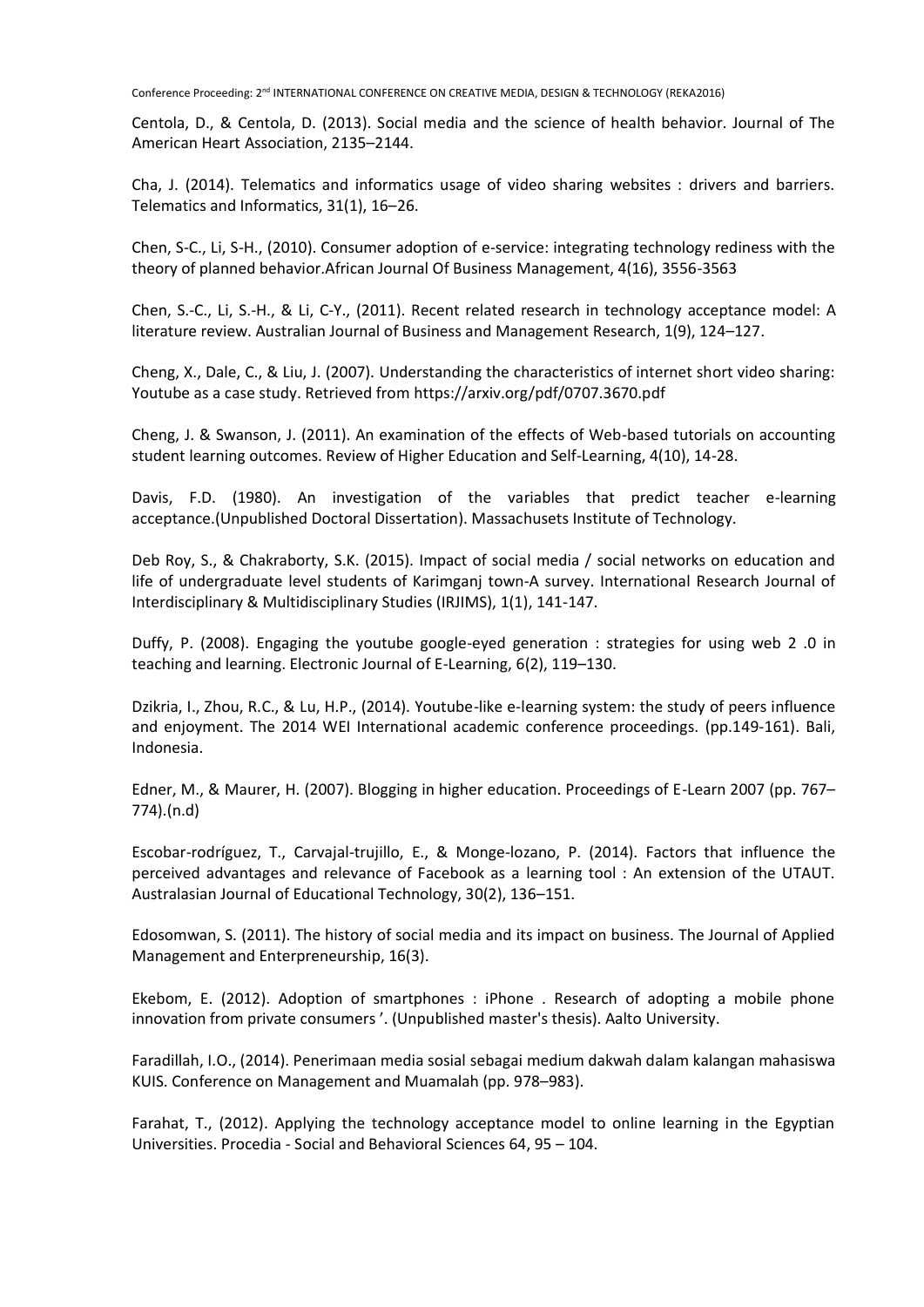Fralinger, B., & Owens, R. (2009). YouTube as a learning tool. Journal of College Teaching & Learning, 6(8), 15–29.

Friedman, L. W., & Friedman, H. H. (2008). The new media technologies : Overview and research framework. Social Science Research Network Journal.

Goi, C.L., (2014). The impact of social media on the local commercial banks in Malaysia. Journal Of Internet Banking And Commerce, 19 (1), 1-10

Georgas, H. (2013). Google vs. the library: Student preferences and perceptions when doing research using google and a federated search tool. Libraries and the Academy, 13(2), 2013.

Guy, R., & Jackson, M.L. (2013). Web-based tutorials and traditional face-to-face lectures: a comparative analysis of student performance. Issues in Informing Science and Information Technology, 10, 241-259.

Hartsell, T., & Yuen, S. (2006). Video streaming in online learning. AACE Journal, 14(1), 31-43. Havice, W.L. (1999). College students' attitude towards oral lectures and integrated media presentations. Journal of Technology Studies. XXV (1), 51-56.

Hendrick, C. & Hendrick, S., (1984).Toward a clinical social psychology of health and disease. Journal Of Social And Clinical Psychology, 2, 182-192

Hicks, J. L. (2011). New media analysis: The effects of peer influence and personality characteristic through the stages of trial, adoption and continued use of video sharing websites. (Unpublished master's thesis). Air force Institute of Technology.

Hurt, N., Moss, G., Bradley, C., Larson, L., Lovelace, M., Prevost, L., Riley, N., Domizi, D., & Camus, M. (2012). The 'facebook' effect: college students' perceptions of online discussions in the age of social networking. International journal for the scholarship of teaching and learning, 6(2), 1-24.

Jagongo, A., & Kinyua, C. (2013). The Social media and entrepreneurship growth ( a new business communication paradigm among SMEs in Nairobi ). International Journal of Humanities and Social Science, 3(10), 213–227.

Kanat, I. E. (2009). E-Government adoption model based on theory of planned behavior: empirical investigation. (Unpublihed master's thesis). The Middle East Technical University.

Karkainen, H., Jussila, J., & Vaisanen, J. (2010). Social media use and potential in business-to-business companies ' innovation. In Proceedings of the 14th International Academic Mindtrek Conference: Envisioning Future Media Enviroments. (pp. 228–236).Tampere, Finland

Karpinnen, P. (2005). Meaningful learning with digital and online videos: Theoretical perspectives. AACE Journal, 13(3), 233-250.

Khin, A. A., & Patrhirana, P. A. (2016). Social media adoption among the banking sector in Sri Lanka. The National IT Conference NITC 2015 (pp. 109–117).

Kirschner, P., & Karpinski, A. (2010). Facebook and academic performance. Computers In Human Behavior, 26 (2010), 1237–1245.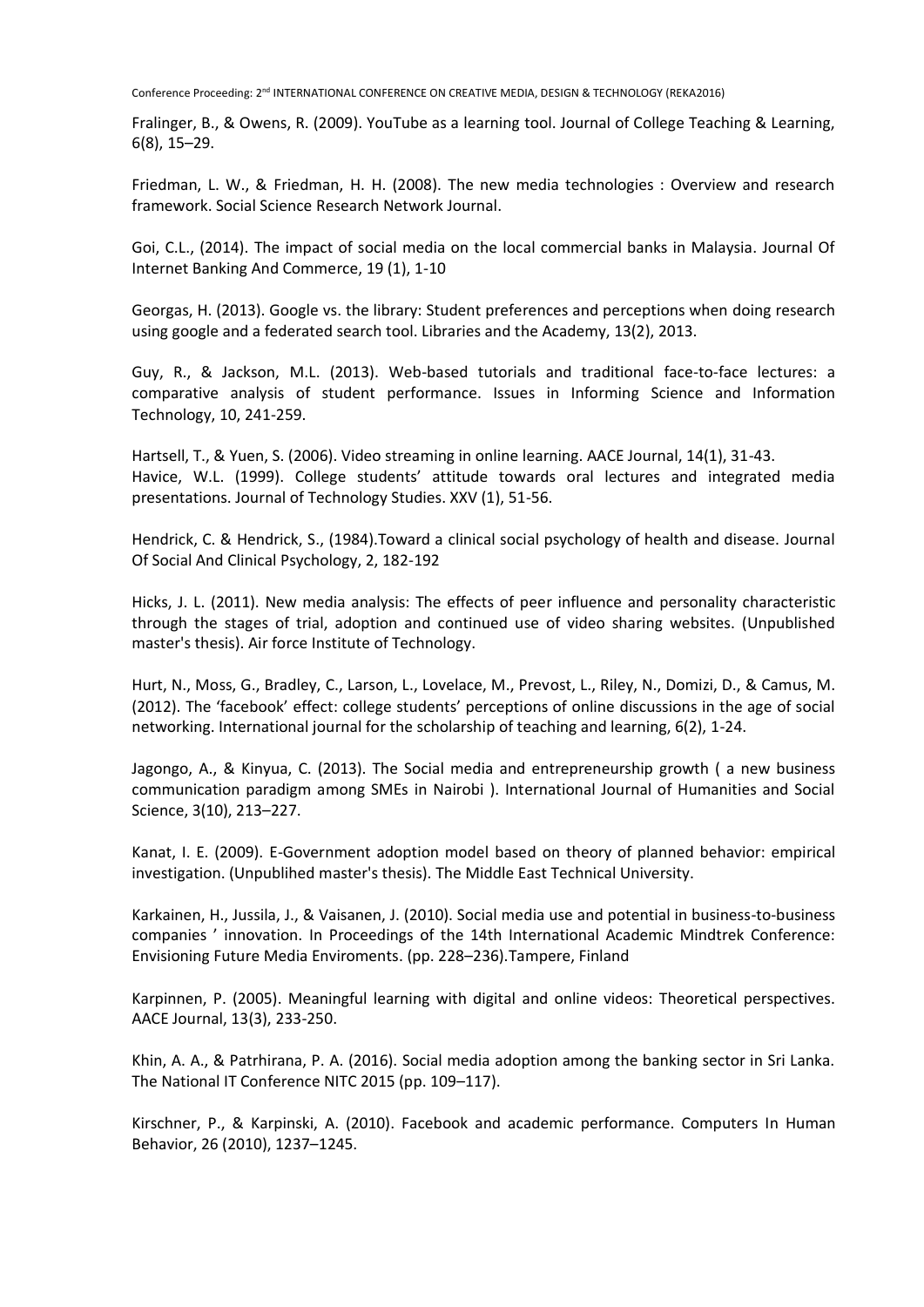Knabe, A. P. (2012). Applying Ajzen ' s theory of planned behavior to a study of online course adoption in public relations education. (Unpublished doctoral dissertation). Marquette University.

Koya, K.D., Bhatia, K. R.., Hsu, J.T.S., & Bhatia, A.C. (2012). YouTube and the expanding role of videos in dermatologic surgery education. Semin Cutan Med Surg, 31 163-167.

Kuppuswamy, S., & Narayan, P. B. S. (2010). The impact of social networking websites on the education of youth. International Journal of Virtual Communities and Social Networking, 2(March), 67–69.

Lahore, L.L. (2008). Community college students and differences between computer skills selfassessment and objective computer-based skills assessment. (Unpublished Dissertation). Seattle University.

Lee, D. Y., & Lehto, M.R. (2013). User acceptance of YouTube for procedural learning: An extension of the Technology Acceptance Model. Computers & Education, 61, 193–208

Lee, Y.,Kozar, K.A., & Larsen, K.R.T., (2003). The Technology Acceptance Model: past, present, and future. Communications of the Association for Information Systems, 12 (50), 752-780

Lefebvre, R. C., & Bornkessel, A. S. (2013). Digital social networks and health. American Heart Association Journal, 1829–1836.

Liu, I. F., Chen, M. C., Sun, Y. S., Wible, D., & Kuo, C. A. (2010). Extending the TAM model to explore the factors that affect intention to use an online learning community. Computers and Education, 54, 600-610.

Lupshenyuk, D. (2011). Web video project as an instructional strategy in teacher education. Society for Information Technology & Teacher Education International Conference (pp. 984–991).

Mahyarni, M.S. Idrus, Fatchur Rochman, & Noermiyati. (2012). Knowledge factors of knowledge sharing intention and behavior. Asia Pacific and Business Management, 1(2), 103–115.

Mangold, W. G., & Faulds, D. J. (2016). Social media : The new hybrid element of the promotion mix social media. Business Harizons, 52, 357–365.

Milrad, M., Rossmanith, P., & Scholz, M. (2005). Implementing an educational digital video library using MPEG-4 , SMIL and web technologies. Educational Technology and Society 8(4), 120–127.

Miron, E., & Ravid, G. (2015). Facebook groups as an academic teaching aid : Case study and recommendations for educators. Educational Technology & Society, 18(4), 371–384.

Mitra, S., Agrawal, M., Yadav, A., Carlsson, N., Eager, D., & Mahanti, A. (2011). Characterizing webbased video sharing workloads. ACM Transactions on the Web, 5(2).

Moallem, M. (2008). Accommodating individual differences in the design of online learning environments: A comparative study. Journal of Research on Technology in Education, 40 (2), 217-235.

Mohamed Amin, E. (2011). Aplikasi web 2.0 dalam pengajaran & pembelajaran. Pusat Pembangunan Akademik Universiti Kebangsaan Malaysia. Retrived from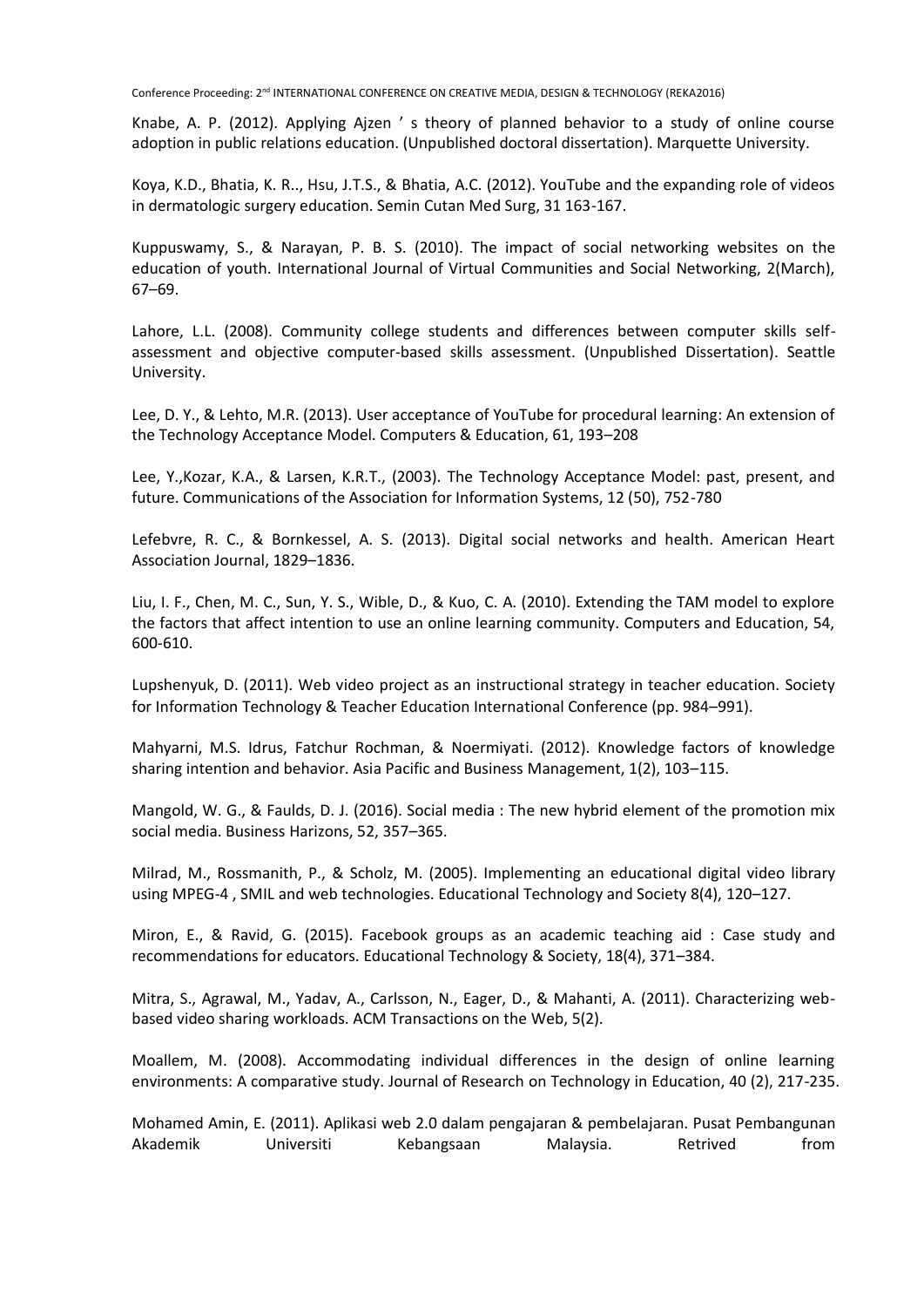http://ml.scribd.com/doc/65576530/Aplikasi-Web-2-0-Dalam-Pengajaran--Dan-Pembelajaran diakses pada22/11/20112

Mullamphy, D.F., Higgins, P.J., Belward, S.R. & Ward, L.M. (2010). To screencast or not to screencast. ANZIAM Journal, 51(EMAC2009), 446-460

Muniandy, B. & Veloo, S. (2011), Managing and Utilizing Video Clips for Teaching English Language: Views of TESOL Pre Service Teachers. IPEDR, 13, 173 -178

Nassuora, A. B. (2013). Students acceptance of mobile learning for higher education in Saudi Arabia. International Journal of Learning Management Systems, 9(1), 1–9.

Noraihan, M., & Mohd Sobhi I., (2013). Pengaruh faktor organisasi dan faktor teknologi terhadap penerimaan media sosial sebagai medium pemasaran penginapan bajet . Terengganu International Tourism Conference2013 (TTC 2013). (pp.1-15). Terengganu

Nurul Fathihin, M. N. S. (2011). The use of learning object in 3d character modeling lesson : A perception study among digital arts student.(Unpublished master's thesis). Universiti Utara Malaysia.

Oishi, L. (2007). Did You Just See that? Online Video Sites Can Jumpstart Lessons. Technology & Learning, 27 (6), 32.

Oniboken, J. (2012) Modelling the acceptance and behaviour of university students in relation to social-networking sites. (Unpublished PhD Thesis). University of Teesside.

Ono, H., & Zavodny, M. (2005). Gender differences in information technology usage: A U.S.–Japan comparison. Sociological Perspectives, 48(1), 105-133.

Oye, N. D., A.Lahad, N., & Ab. Rahim, N. (2012). ICT literacy among university academicians : A case of Nigerian public university. APRN Journal of Science and Technology, 2(2), 98–110.

Park, S. Y. (2009). An analysis of the technology acceptance model in understanding university students' behavioral intention to use e-learning. Educational Technology & Society, 12 (3), 150–162.

Pardamean, B., & Susanto, M. (2016). Assessing user acceptance toward blog technology using the UTAUT model assessing user acceptance toward blog technology using the UTAUT model. International Journal of Mathematics and Comupters in Simulation, 6 (1), 203–212.

Parker, K. R., & Chao, J. T. (2007). Wiki as a teaching tool. Interdisciplinary Journal of Knowledge and Learning Objects, 3, 57–72.

Pattel, M. M., Yuan, L., & Jianqiu, Z., (2009). Web 3.0: A real personal web 2009. Third International Conference On Next Generation Mobile Applications, Services and Technologies. (pp 125-128).

Petty, NW., (2010). Creating Youtube videos that engage students and enhance learning in statistics and excel. Paper presented at Eighth International Conference on Teaching Statistics, University of Canterbury, New Zealand. Retrieved from http://iaseweb.org/documents/papers/icots8/ICOTS8\_C165\_PETTY.pdf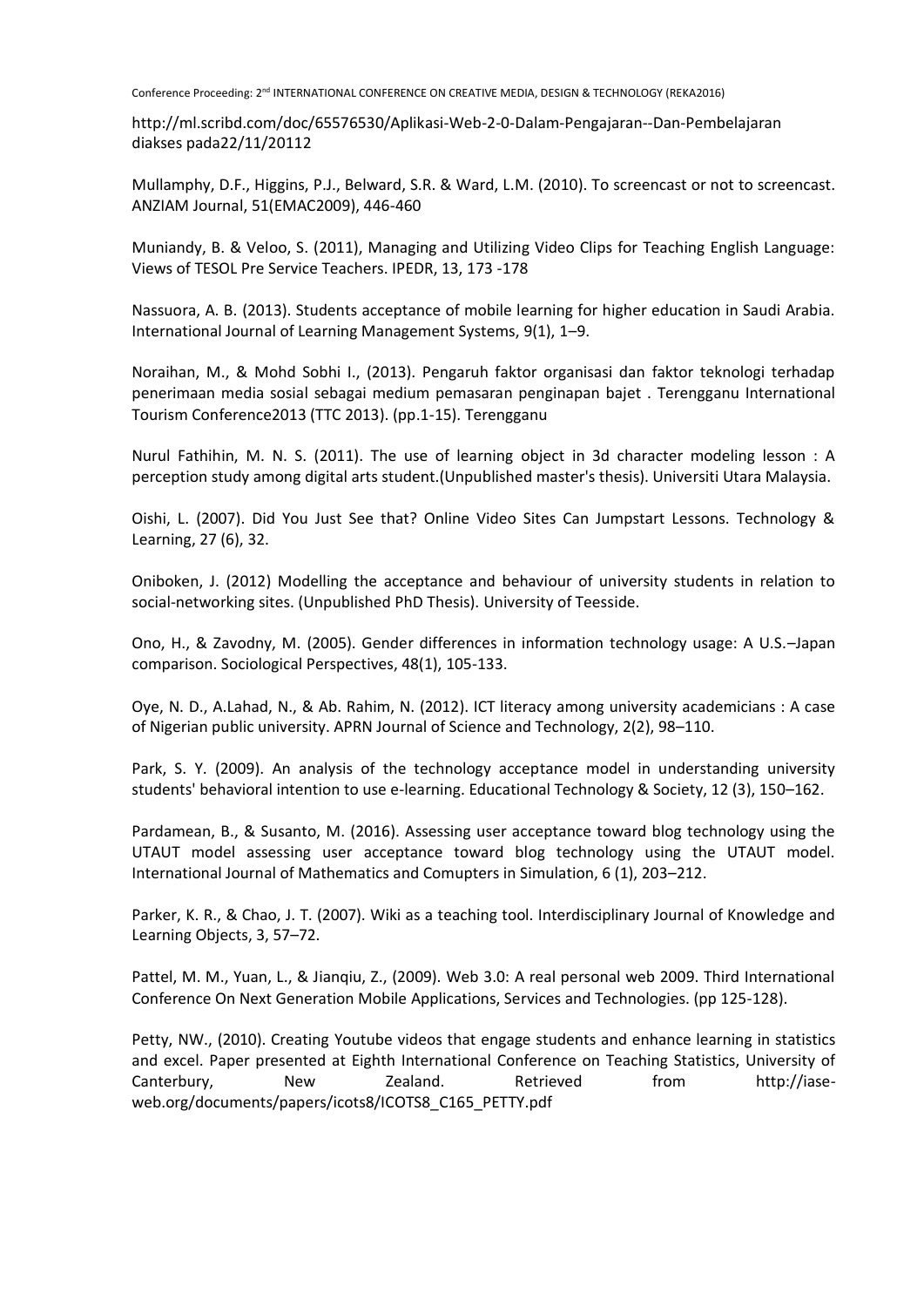Portilla, Y., Reiffers, A., Altman, E., El-azouzi, R. (2015). A study of YouTube recommendation graph based on measurements and stochastic tools. 3rd International Workshop on Big Data and Social Networking Management and Security 2015.

Punnoose, AC. (2012). Determinants of intention to use elearning based on the technology acceptance model. Journal of Information Technology Education: Research, 11, 301-337.

Raaij, E.M.V. & Schepers, J.J.L., (2006). The acceptance and use of a virtual learning environment in China. Computer And Education, 50 (2008), 838-852

Rahab, & Wahyuni, P. (2013). Predicting knowledge sharing intention based on theory of reasoned action framework : An empirical study on higher education institution. American International Journal of Contemporary Research, 3(1), 138–147.

Ram Al Jaffri, S., Md Hairi, M.H., Zainol B., & Kamil M. I., (2008). Gelagat kepatuhan zakat perniagaan : Aplikasi teori tindakan beralasan. National Management Conference (NAMAC) 2008 (pp. 1–14).

Ram Al Jaffri, S., Md Hairi, M.H., Zainol B., & Kamil M. I.,. (2010). Faktor-faktor yang mempengaruhi gelagat kepatuhan zakat perniagaan. Jurnal Pengurusan, 30, 49–61.

Rithika, M, & Sara, S. (2013). Impact of social media on student's academic performance. International Journal of Logistics & Supply Chain Management Perspectives, 2(4), 636-640.

Roodt, S., & Peier, D. (2013). Using youtube in the classroom for the net generation of students. Informing Science and Information Technology, 10, 473–488.

Ryu, M., Kim, S., & Lee, E. (2009). Understanding the factors affecting online elderly users' participation in video UCC services. Computers in Human Behavior, 25(30), 619-632.

Sadaf, A., Newby, T. J., & Ertmer, P. A. (2012). Exploring factors that predict preservice teachers' intentions to use web 2.0 technologies using decomposed theory of planned behavior. Journal of Research on Technology in Education, 45(2), 171–195.

Seal, K. C., & Przasnyski, Z. H. (2003). Using Technology to Support Pedagogy in an OR/MS Course. Interfaces, 33(4), 27-40

Sewe, F.O., (2014). Social media as tool of corporate communications in institutions of higher learning: A case study of the University of Nairobi. (Doctoral dissertation). University of Nairobi

Shabir, G., Yousef Hameed, Y. M., Safdar, G., & Shah Gilani, S. M. F. (2014). The impact of social media on youth : A case study of Bahawalpur city. Asian Journal of Social Science & Humanities, 3(4), 132–151.

Sharma, S.K., & Chandel, J.K. (2013). Technology acceptance model for the use of learning through websites among students in Oman. International Arab Journal of e-Technology, 3(1), 44-49.

Sherer, P., & Shea, T. (2011). Using online video to support student learning and engagement. College Teaching, 59(2), 56-59.

Shilpa, J. (2014). New media technology in education - A genre of outreach learning. Global Media Journal Indian Edition, 5(1), 1–10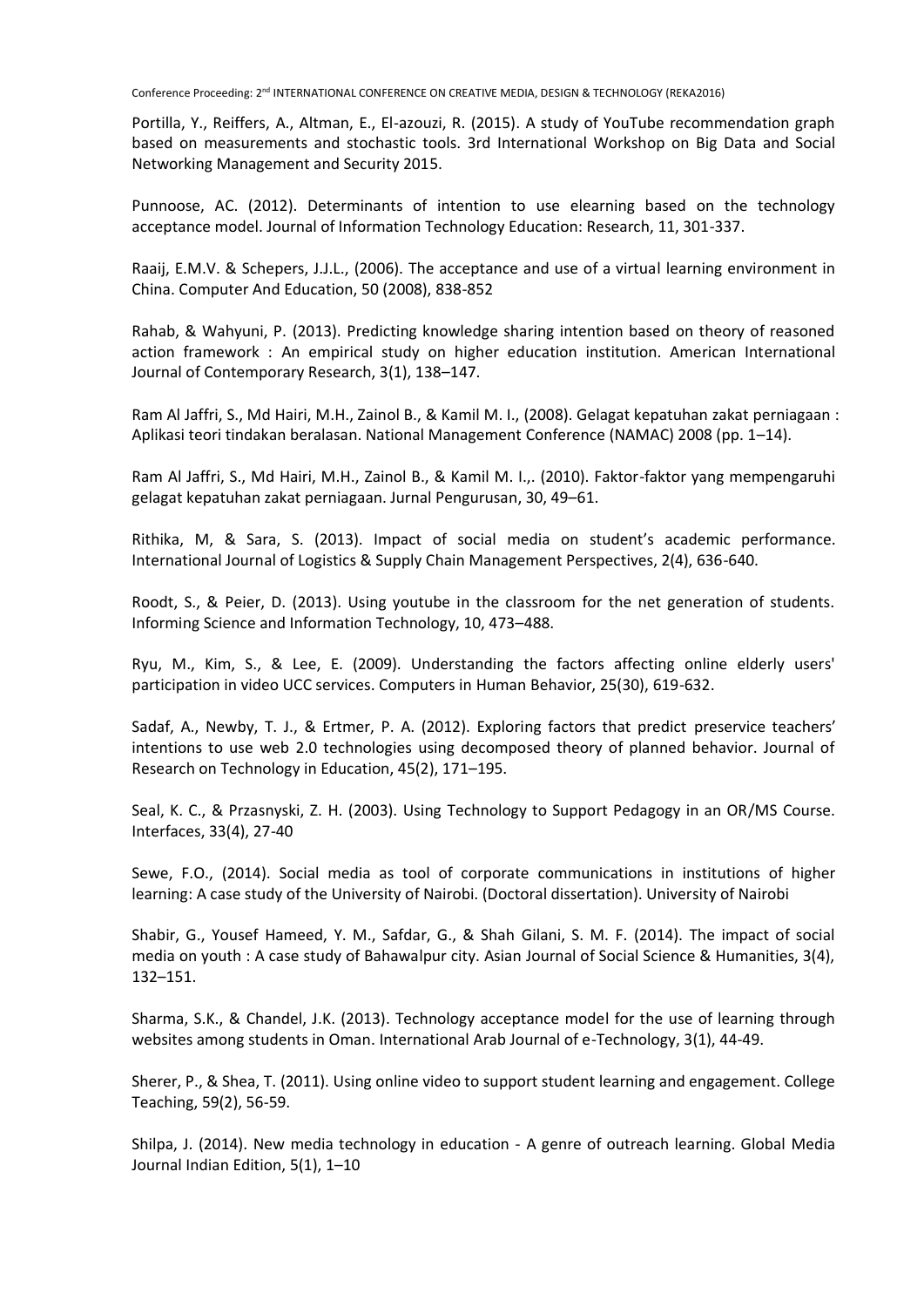Shuaibu, H.U. & Ishaq, O.O. (2014). Encouraging knowledge sharing using web 2.0 technologies in higher education: A survey. International Journal Of Managing Information Technology (IJMIT) 2014, 6 (2), 19-28

Sogani, S., Muduganti, R., Hexmoor, H., & Davis, F. (2005). Introducing agent based implementation of the theory of reasoned action : A case study in user acceptance of computer technology. International Conference on Intergration of Knowledge Intensive Multi Agent System.

Srivastava, P. (2012). Social networking & its impact on education-system in contemporary era. International Journal of Information Technology Infrastructure, 1(2), 11-18

Sugar, W., Brown, A., & Luterbach, K. (2010). Examining the anatomy of a screencast: uncovering common elements and instructional strategies. International Review of Research in Open and Distance Learning, 11(3), 1-20.

Surendran, P. (2012). Technology acceptance model : A survey of literature. International Journal of Business and Social Research, 2(4), 175–178.

Snelson, C. (2008). Web-Based Video in Education: Possibilities and Pitfalls. TCC 2008 proceedings.(214-221). Boise, Idaho, USA.

Tan, C.K, Carol, A. (2013). Pengaplikasian video Youtube : Bahan bantu mengajar (BBM) dalam proses pengajaran dan pembelajaran mata pelajaran sains social. Seminar Pendidikan Sejarah dan Geografi (250-265), Sabah.

Tan. S. & Yang, C., (2009). Predicting the determinants of users' intention in using YouTube to share video. (Unpublished Master Thesis). National Chiao Tung University.

Tarantino, K. & McDonough, J.(2013). Effects of student engagement with social media on student learning: a review of literature. Retrived from

http://www.studentaffairs.com/ejournal/Summer\_2013/EffectsOfStudentEngagementWithSocialMe dia.pdf

Tariq, W., Mehboob, M., Khan, M. A., & FaseeUllah. (2012). The impact of social media and social networks on education and students of Pakistan. International Journal of Computer Science, 9(4), 407–411.

Umetsu, J. (2011). Using video as a teaching strategy. Retrieved from http://scholarspace.manoa.hawaii.edu/bitstream/10125/19936/1/TCC\_Final\_Umetsu.pdf

Venkatesh, V., Morris, M.G., Davis, G.B., and Davis, F.D. (2003).User acceptance of information technology: Toward a unified view. MIS Quarterly, 27 (3). 425-478.

Villiers, M.R., (2010). Academic use of a group on facebook : Initial findings and perceptions. Proceedings of informing science and IT education conference (inSITE 2010). (pp 174-190).

Weber, A. S. (2012). Considerations for social networks site (SNS) in education. International Journal of Digital Information and Wireless Communications, 2(4), 306–321.

Williams, J. B., & Jacobs, J. (2004). Exploring the use of blogs as learning spaces in the higher education sector. Australasian Journal of Educational Technology, 20(2), 232–247.